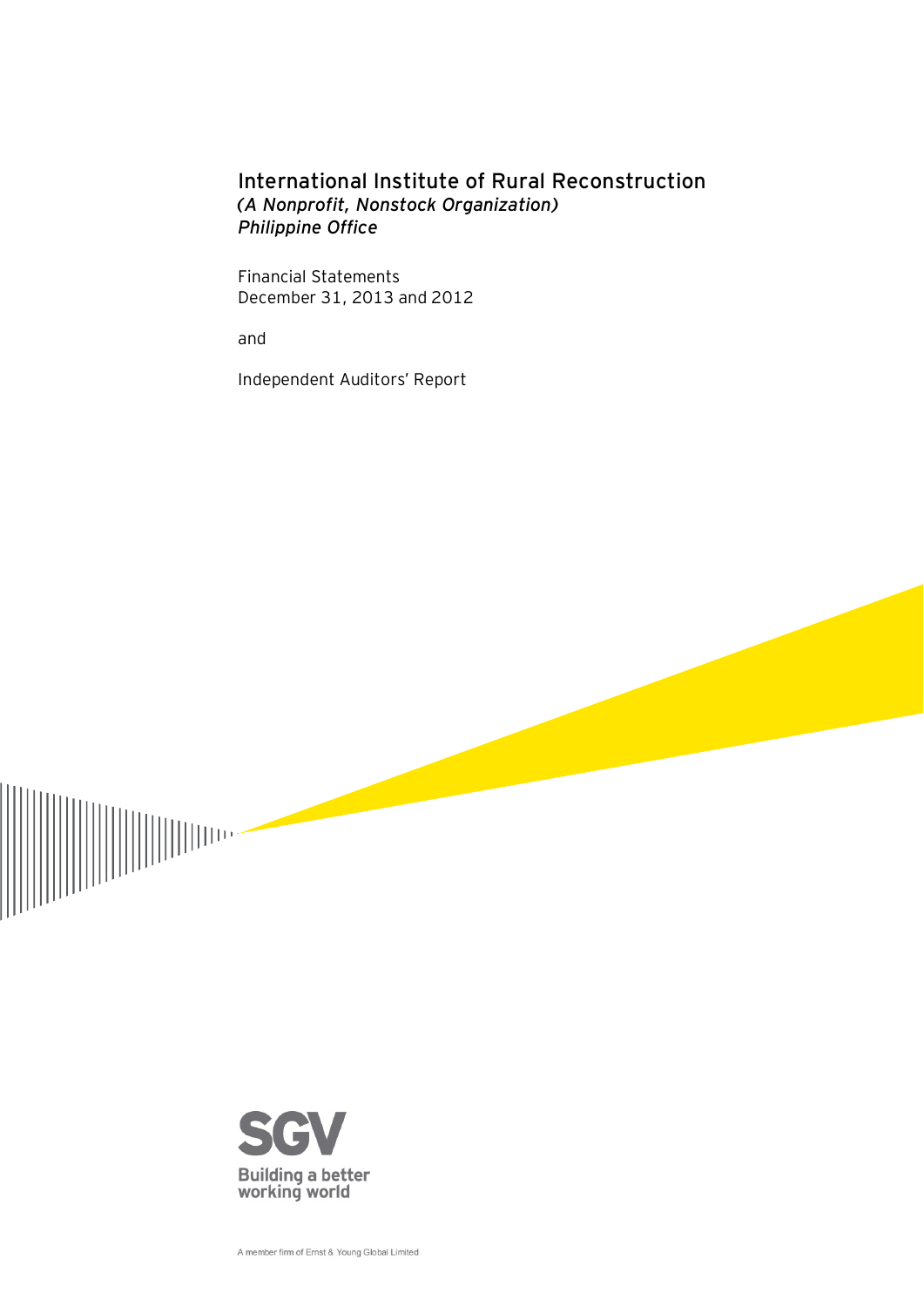

SyCip Gorres Velayo & Co. 6760 Ayala Avenue 1226 Makati City Philippines

Tel: (632) 891 0307 Fax: (632) 819 0872 ey.com/ph

BOA/PRC Reg. No. 0001, December 28, 2012, valid until December 31, 2015 SEC Accreditation No. 0012-FR-3 (Group A), November 15, 2012, valid until November 16, 2015

## **INDEPENDENT AUDITORS' REPORT**

The Board of Trustees International Institute of Rural Reconstruction Philippine Office

#### **Report on the Financial Statements**

We have audited the accompanying financial statements of the Philippine Office of International Institute of Rural Reconstruction (a nonprofit, nonstock organization incorporated in Delaware, United States of America), which comprise the statements of financial position as at December 31, 2013 and 2012, and the statements of activities, statements of comprehensive income, statements of changes in net assets and statements of cash flows for the years then ended, and a summary of significant accounting policies and other explanatory information.

#### *Management's Responsibility for the Financial Statements*

Management is responsible for the preparation and fair presentation of these financial statements in accordance with Philippine Financial Reporting Standards, and for such internal control as management determines is necessary to enable the preparation of financial statements that are free from material misstatement, whether due to fraud or error.

#### *Auditors' Responsibility*

Our responsibility is to express an opinion on these financial statements based on our audits. We conducted our audits in accordance with Philippine Standards on Auditing. Those standards require that we comply with ethical requirements and plan and perform the audit to obtain reasonable assurance about whether the financial statements are free from material misstatement.

An audit involves performing procedures to obtain audit evidence about the amounts and disclosures in the financial statements. The procedures selected depend on the auditor's judgment, including the assessment of the risks of material misstatement of the financial statements, whether due to fraud or error. In making those risk assessments, the auditor considers internal control relevant to the entity's preparation and fair presentation of the financial statements in order to design audit procedures that are appropriate in the circumstances, but not for the purpose of expressing an opinion on the effectiveness of the entity's internal control. An audit also includes evaluating the appropriateness of accounting policies used and the reasonableness of accounting estimates made by management, as well as evaluating the overall presentation of the financial statements.

We believe that the audit evidence we have obtained is sufficient and appropriate to provide a basis for our audit opinion.

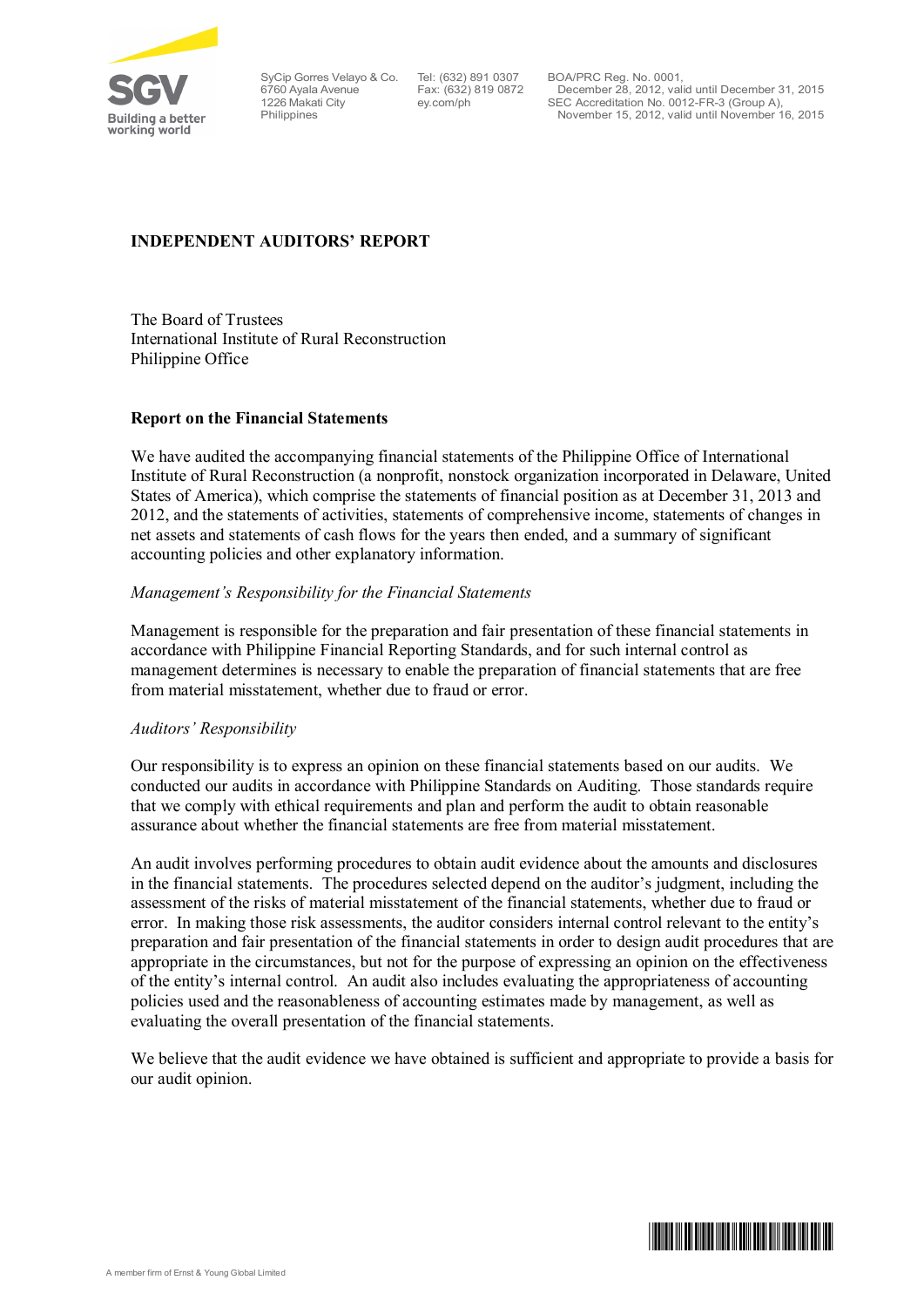

#### *Opinion*

In our opinion, the financial statements present fairly, in all material respects, the financial position of the Philippine Office of International Institute of Rural Reconstruction as at December 31, 2013 and 2012, and its financial performance and its cash flows for the years then ended in accordance with Philippine Financial Reporting Standards.

### **Report on Supplementary Information Required Under Revenue Regulations 15-2010**

Our audits were conducted for the purpose of forming an opinion on the basic financial statements taken as a whole. The supplementary information required under Revenue Regulations 15-2010 in Note 14 to the financial statements is presented for purposes of filing with the Bureau of Internal Revenue and is not a required part of the basic financial statements. Such information is the responsibility of the management of the Philippine Office of International Institute of Rural Reconstruction. The information has been subjected to the auditing procedures applied in our audit of the basic financial statements. In our opinion, the information is fairly stated in all material respects in relation to the basic financial statements taken as a whole.

SYCIP GORRES VELAYO & CO.

Christine G. Vallejo

Partner CPA Certificate No. 99857 SEC Accreditation No. 1402-A (Group A), March 13, 2014, valid until March 12, 2017 Tax Identification No. 206-384-906 BIR Accreditation No. 08-001988-105-2014, March 10, 2014, valid until March 9, 2017 PTR No. 4225227, January 2, 2014, Makati City

April 11, 2014

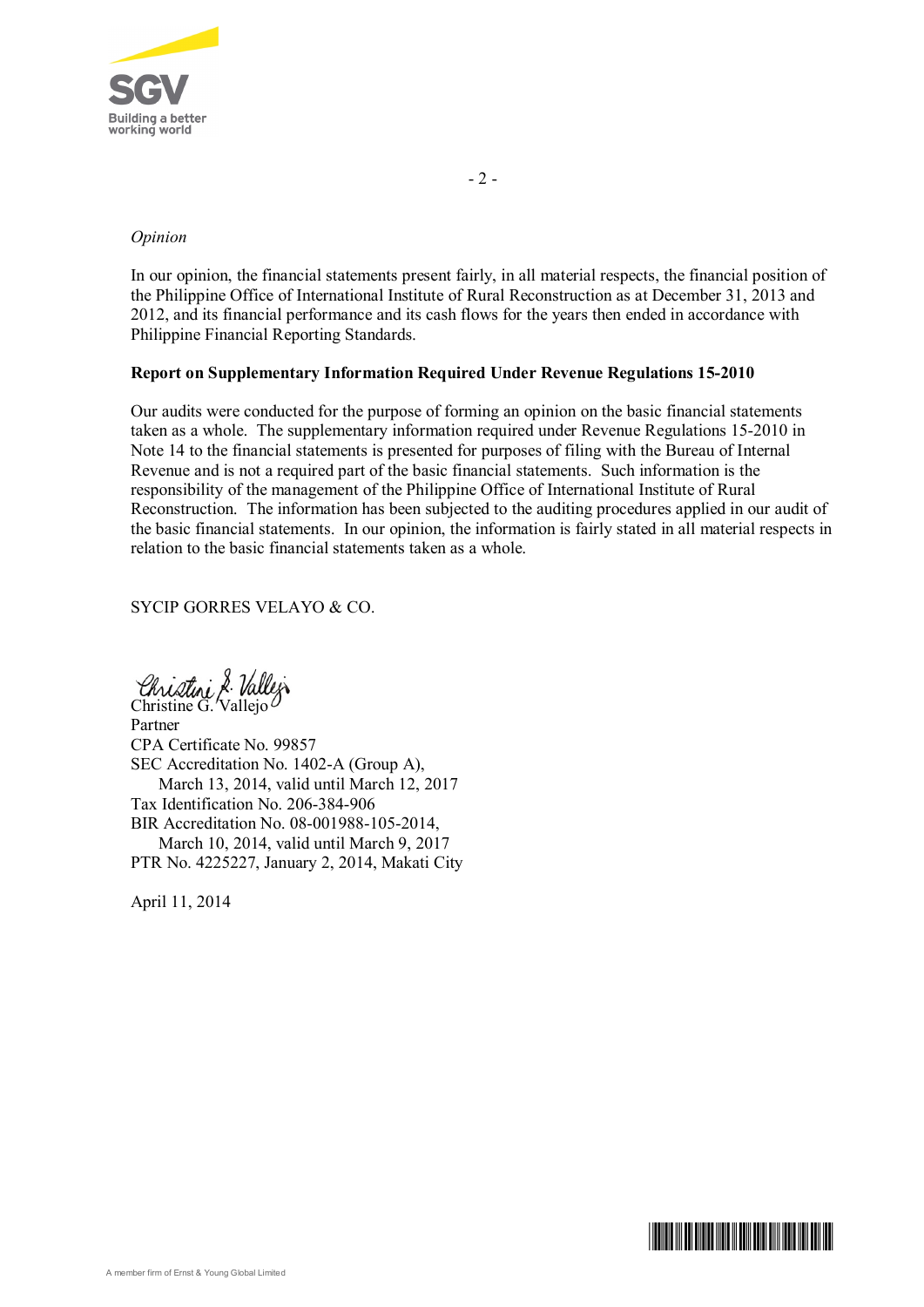## **INTERNATIONAL INSTITUTE OF RURAL RECONSTRUCTION (A Nonprofit, Nonstock Organization) Philippine Office STATEMENTS OF FINANCIAL POSITION**

|                                                                                                                 | December 31,<br>2013 | December 31,<br>2012<br>(As restated -<br>Note 3) | January 1,<br>2012<br>(As restated -<br>Note 3) |
|-----------------------------------------------------------------------------------------------------------------|----------------------|---------------------------------------------------|-------------------------------------------------|
| <b>ASSETS</b>                                                                                                   |                      |                                                   |                                                 |
| <b>Current Assets</b>                                                                                           |                      |                                                   |                                                 |
| Cash (Note 13)                                                                                                  | P6,608,092           | P <sub>8</sub> ,642,213                           | P <sub>5</sub> ,288,535                         |
| Receivables (Notes 7 and 13)                                                                                    | 10,843,996           | 18,562,513                                        | 2,639,326                                       |
| Other current assets                                                                                            | 16,681               | 30,422                                            |                                                 |
| <b>Total Current Assets</b>                                                                                     | 17,468,769           | 27, 235, 148                                      | 7,927,861                                       |
| <b>Noncurrent Assets</b>                                                                                        |                      |                                                   |                                                 |
| Property and equipment - net (Note 8)                                                                           | 6,152,760            | 5,269,846                                         | 3,618,382                                       |
| Pension assets (Note 12)                                                                                        |                      | 100,039                                           | 114,250                                         |
| <b>Total Noncurrent Assets</b>                                                                                  | 6,152,760            | 5,369,885                                         | 3,732,632                                       |
|                                                                                                                 | P23,621,529          | P32,605,033                                       | P11,660,493                                     |
| <b>LIABILITIES AND NET ASSETS</b><br><b>Current Liability</b><br>Accounts payable and other current liabilities |                      |                                                   |                                                 |
| (Notes 9, 10 and 13)                                                                                            | P8,005,425           | P11,282,352                                       | P <sub>3</sub> ,411,361                         |
|                                                                                                                 |                      |                                                   |                                                 |

| $(11000 \times 10000)$                                         | 1000000720  | 11.404,334  | 1, 1, 1, 0, 1 |
|----------------------------------------------------------------|-------------|-------------|---------------|
| <b>Noncurrent Liability</b><br>Accrued pension costs (Note 12) | 279,110     |             |               |
|                                                                |             |             |               |
| Net Assets (Note 13)                                           |             |             |               |
| Unrestricted                                                   | 13,086,243  | 7,724,975   | 4,270,776     |
| Temporarily restricted                                         | 2,250,751   | 13,597,706  | 3,978,356     |
| <b>Total Net Assets</b>                                        | 15,336,994  | 21,322,681  | 8,249,132     |
|                                                                |             |             |               |
|                                                                | P23,621,529 | P32,605,033 | P11,660,493   |

*See accompanying Notes to Financial Statements.*

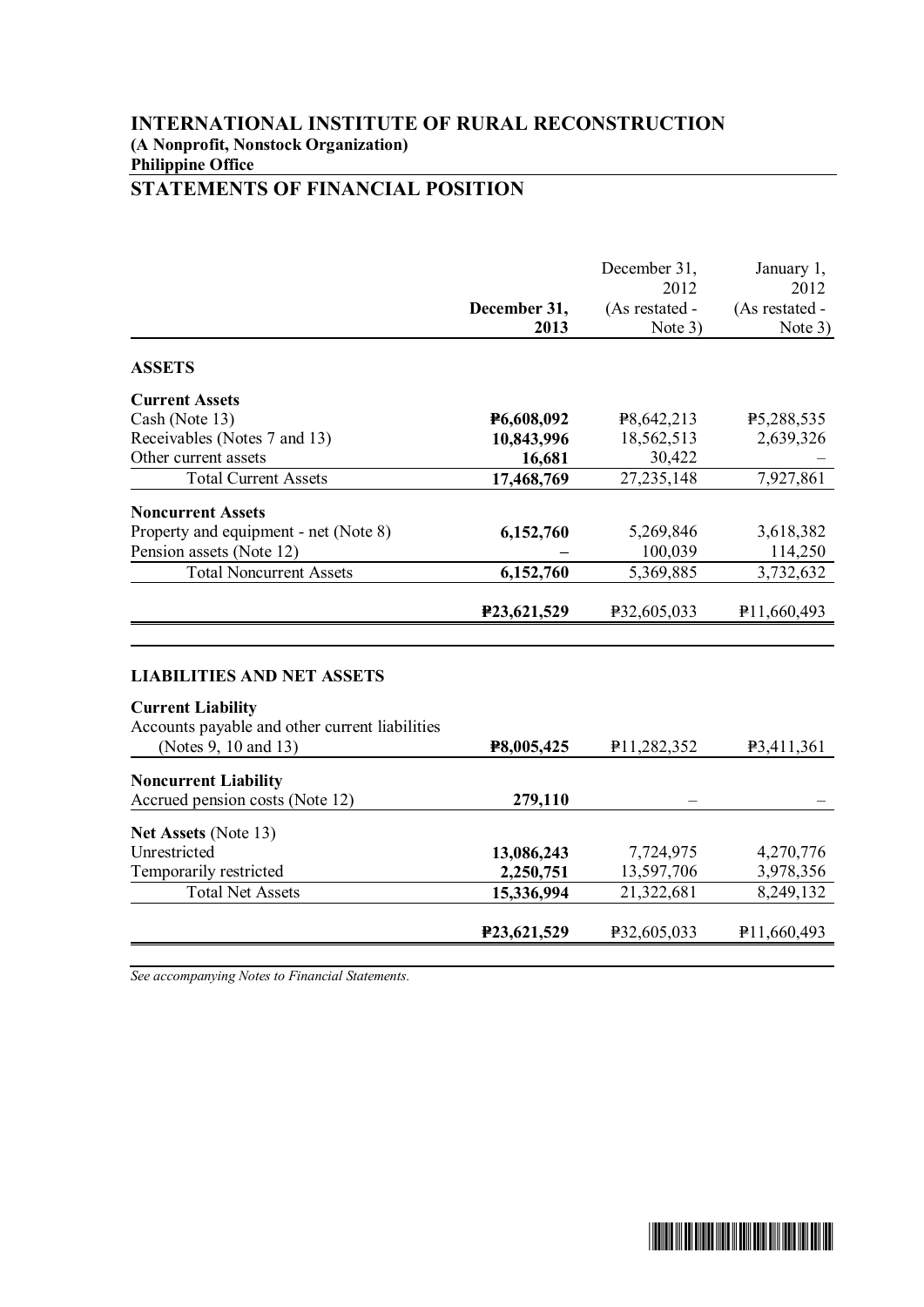# **INTERNATIONAL INSTITUTE OF RURAL RECONSTRUCTION**

**(A Nonprofit, Nonstock Organization)**

## **Philippine Office**

## **STATEMENTS OF ACTIVITIES**

|                                                  | <b>Years Ended December 31</b> |                                  |                                  |                          |              |                           |                             |                         |  |
|--------------------------------------------------|--------------------------------|----------------------------------|----------------------------------|--------------------------|--------------|---------------------------|-----------------------------|-------------------------|--|
|                                                  |                                | 2013                             |                                  |                          |              |                           | 2012 (As restated - Note 3) |                         |  |
|                                                  | Unrestricted                   | <b>Temporarily</b><br>Restricted | Permanently<br><b>Restricted</b> | <b>Total</b>             | Unrestricted | Temporarily<br>Restricted | Permanently<br>Restricted   | Total                   |  |
| REVENUE, GAINS AND OTHER SUPPORT                 |                                |                                  |                                  |                          |              |                           |                             |                         |  |
| Contributions/Grants:                            |                                |                                  |                                  |                          |              |                           |                             |                         |  |
| Foundations                                      | $P-$                           | <b>P3,782,483</b>                | $P-$                             | P3,782,483               | $P-$         | P20,395,509               | $P-$                        | P20,395,509             |  |
| Government                                       | 13,890                         |                                  |                                  | 13,890                   |              | 363.107                   | $\overline{\phantom{a}}$    | 363,107                 |  |
| Individuals                                      |                                | 1,023,486                        |                                  | 1,023,486                | 175,987      | 986.566                   | $\overline{\phantom{a}}$    | 1,162,553               |  |
| Corporations                                     |                                |                                  | $\overline{\phantom{a}}$         | $\overline{\phantom{0}}$ |              | 110,912                   | $\overline{\phantom{0}}$    | 110,912                 |  |
| Use of campus facilities                         | 17,503,194                     |                                  | $\overline{\phantom{m}}$         | 17,503,194               | 15,874,952   |                           | $\overline{\phantom{0}}$    | 15,874,952              |  |
| Training courses                                 | 3,642,261                      |                                  | $\overline{\phantom{0}}$         | 3,642,261                | 11,333,467   |                           | $\overline{\phantom{0}}$    | 11,333,467              |  |
| Technical assistance                             | 8,627,150                      |                                  |                                  | 8,627,150                | 7,756,616    |                           | $\overline{\phantom{0}}$    | 7,756,616               |  |
| Workshops                                        | 2,617,427                      |                                  |                                  | 2,617,427                |              |                           |                             |                         |  |
| Study programs                                   | 2,066,971                      |                                  | $\overline{\phantom{0}}$         | 2,066,971                | 4,495,419    |                           | $\overline{\phantom{a}}$    | 4,495,419               |  |
| Publication sales                                | 32,515                         |                                  |                                  | 32,515                   | 25,165       |                           | $\overline{\phantom{0}}$    | 25,165                  |  |
| Others (Note 8)                                  | 3,438,554                      |                                  | -                                | 3,438,554                | 1,836,267    |                           | ÷                           | 1,836,267               |  |
| Net assets released from restrictions -          |                                |                                  |                                  |                          |              |                           |                             |                         |  |
| Satisfaction of program restrictions             | 16.152.924                     | (16, 152, 924)                   | $\overline{\phantom{m}}$         | $\overline{\phantom{m}}$ | 12,236,744   | (12, 236, 744)            | $\qquad \qquad -$           |                         |  |
|                                                  | 54,094,886                     | (11,346,955)                     | $\overline{\phantom{0}}$         | 42,747,931               | 53,734,617   | 9,619,350                 | $\overline{\phantom{m}}$    | 63,353,967              |  |
| <b>EXPENSES</b> (Notes 8, 10, 11 and 12)         |                                |                                  |                                  |                          |              |                           |                             |                         |  |
| Program services:                                |                                |                                  |                                  |                          |              |                           |                             |                         |  |
| Learning community                               | 20.423.802                     |                                  | $\qquad \qquad -$                | 20,423,802               | 18,448,512   |                           | $\overline{\phantom{m}}$    | 18,448,512              |  |
| Applied learning                                 | 12,902,194                     |                                  | $\overline{\phantom{m}}$         | 12,902,194               | 16,814,954   |                           | $\overline{\phantom{a}}$    | 16,814,954              |  |
|                                                  | 33,325,996                     | $\overline{\phantom{0}}$         | $\overline{\phantom{a}}$         | 33,325,996               | 35,263,466   | $\overline{\phantom{0}}$  | $\overline{\phantom{a}}$    | 35,263,466              |  |
| Support services:                                |                                |                                  |                                  |                          |              |                           |                             |                         |  |
| Management and general                           | 12,105,587                     |                                  | $\overline{\phantom{0}}$         | 12,105,587               | 12,591,967   |                           | $\qquad \qquad -$           | 12,591,967              |  |
| Fund raising                                     | 3,007,975                      | $\overline{\phantom{0}}$         | $\overline{\phantom{0}}$         | 3,007,975                | 2,529,514    |                           |                             | 2,529,514               |  |
|                                                  | 15,113,562                     | $\overline{\phantom{0}}$         | $\overline{\phantom{m}}$         | 15,113,562               | 15,121,481   | $\overline{\phantom{a}}$  | $\overline{\phantom{a}}$    | 15,121,481              |  |
|                                                  | 48,439,558                     | $\equiv$                         | $\equiv$                         | 48,439,558               | 50,384,947   | $\overline{\phantom{a}}$  | $\overline{\phantom{a}}$    | 50,384,947              |  |
| <b>EXCESS (DEFICIENCY) OF REVENUE, GAINS AND</b> |                                |                                  |                                  |                          |              |                           |                             |                         |  |
| <b>OTHER SUPPORT OVER EXPENSES</b>               | P5,655,328                     | (F11, 346, 955)                  | $P-$                             | (F5,691,627)             | P3,349,670   | P9,619,350                | $P-$                        | P <sub>12,969,020</sub> |  |

*See accompanying Notes to Financial Statements.*

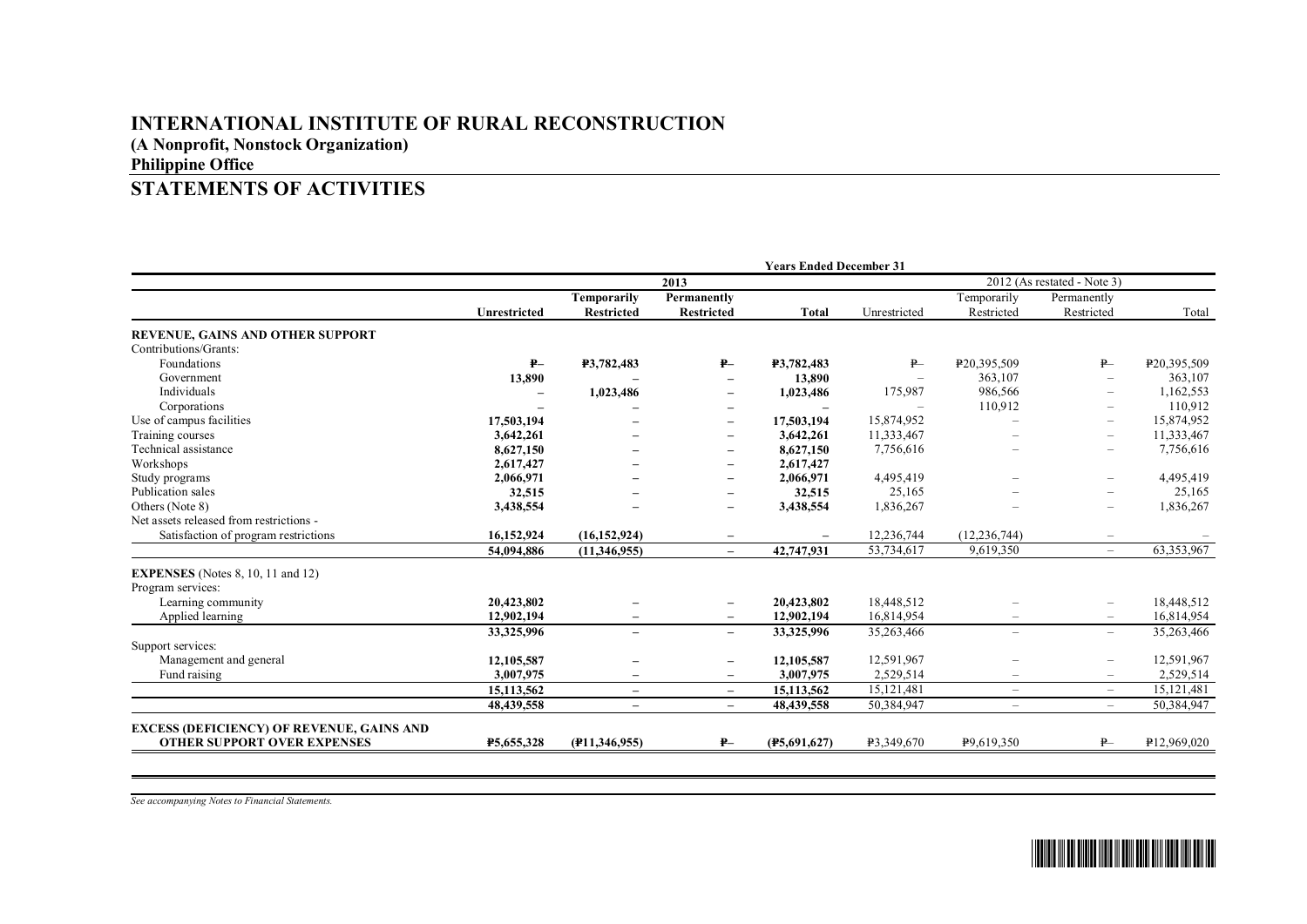## **INTERNATIONAL INSTITUTE OF RURAL RECONSTRUCTION (A Nonprofit, Nonstock Organization) Philippine Office STATEMENTS OF COMPREHENSIVE INCOME**

|                                                                                                                                                                                |                         |                                  | 2013                                    |                          |
|--------------------------------------------------------------------------------------------------------------------------------------------------------------------------------|-------------------------|----------------------------------|-----------------------------------------|--------------------------|
|                                                                                                                                                                                | <b>Unrestricted</b>     | Temporarily<br><b>Restricted</b> | Permanently<br><b>Restricted</b>        | Total                    |
| <b>EXCESS (DEFICIENCY) OF REVENUE, GAINS</b><br>AND OTHER SUPPORT OVER EXPENSES                                                                                                | P5,655,328              | $($ P11,346,955)                 | ₽—                                      | (5,691,627)              |
| OTHER COMPREHENSIVE INCOME<br>Items to be reclassified to profit or loss in<br>subsequent periods – Re-measurement gain (loss) on<br>defined benefit obligation (Notes and 12) | (294,060)               |                                  |                                         | (294,060)                |
| TOTAL COMPREHENSIVE INCOME LOSS                                                                                                                                                | <b>P5,361,268</b>       | (F11, 346, 955)                  | $P-$                                    | (F5,985,687)             |
|                                                                                                                                                                                |                         |                                  |                                         |                          |
|                                                                                                                                                                                |                         |                                  | 2012                                    |                          |
|                                                                                                                                                                                | <b>Unrestricted</b>     | Temporarily<br><b>Restricted</b> | <b>Permanently</b><br><b>Restricted</b> | <b>Total</b>             |
| <b>EXCESS (DEFICIENCY) OF REVENUE, GAINS</b><br>AND OTHER SUPPORT OVER EXPENSES                                                                                                | P3,349,670              | P <sub>9.619</sub> , 350         | P                                       | P <sub>12,969,020</sub>  |
| OTHER COMPREHENSIVE INCOME<br>Items to be reclassified to profit or loss in<br>subsequent periods – Re-measurement gain (loss) on                                              |                         |                                  |                                         |                          |
| defined benefit obligation (Notes and 12)                                                                                                                                      | 104,529                 |                                  |                                         | 104,529                  |
| <b>TOTAL COMPREHENSIVE INCOME LOSS</b>                                                                                                                                         | P <sub>3</sub> ,454,199 | P <sub>9.619</sub> , 350         | P                                       | P <sub>13</sub> ,073,549 |

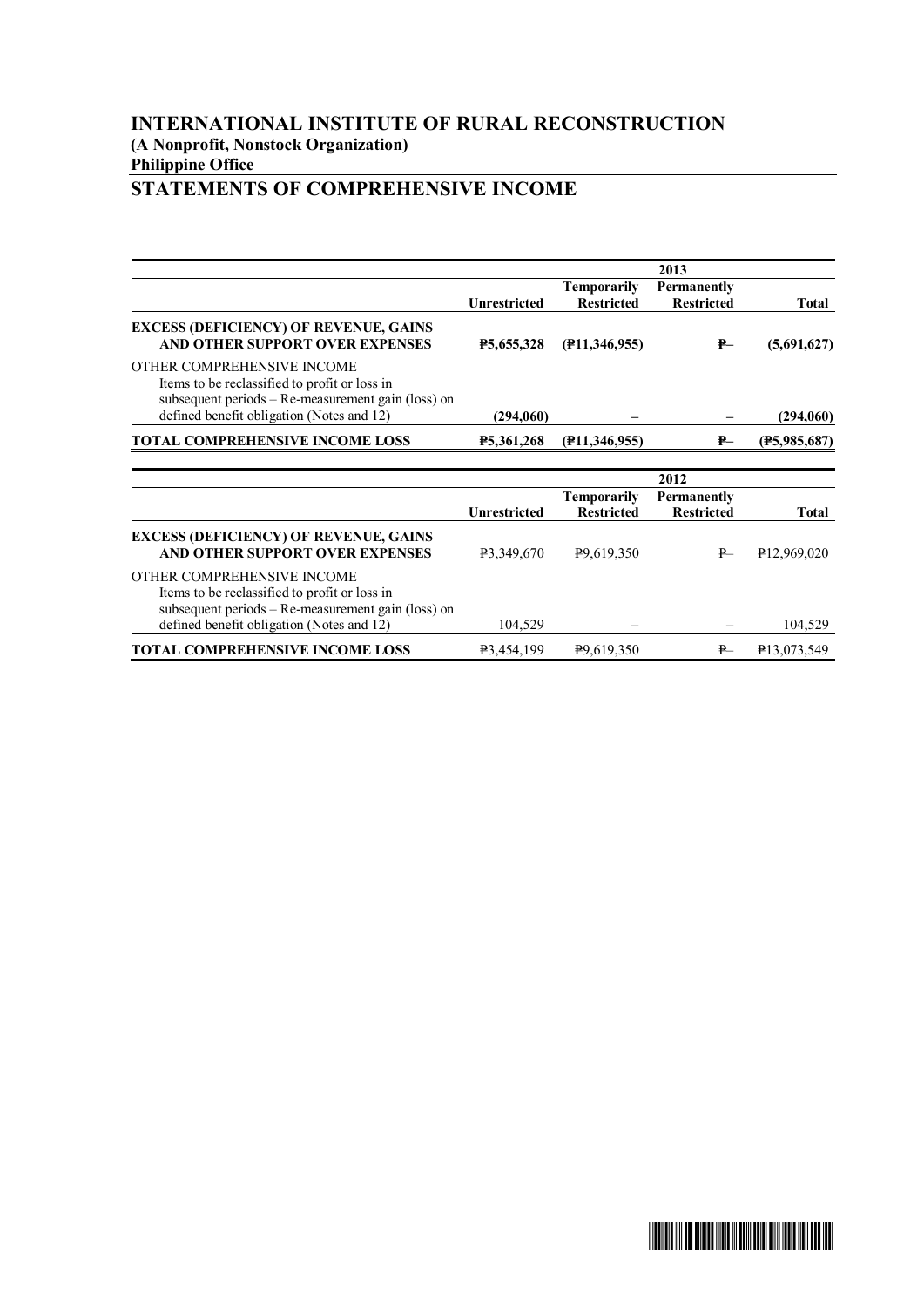# **INTERNATIONAL INSTITUTE OF RURAL RECONSTRUCTION**

**(A Nonprofit, Nonstock Organization)**

**Philippine Office**

# **STATEMENTS OF CHANGES IN NET ASSETS**

|                                                          | <b>Years Ended December 31</b> |                         |                              |                            |                         |                            |                               |             |
|----------------------------------------------------------|--------------------------------|-------------------------|------------------------------|----------------------------|-------------------------|----------------------------|-------------------------------|-------------|
|                                                          |                                |                         | 2013                         |                            |                         |                            | $2012$ (As restated - Note 3) |             |
|                                                          |                                | Temporarily             | Permanently                  |                            |                         | Temporarily                | Permanently                   |             |
|                                                          | <b>Unrestricted</b>            | <b>Restricted</b>       | <b>Restricted</b>            | Total                      | Unrestricted            | Restricted                 | Restricted                    | Total       |
| Balance at beginning of year, as previously reported     | P7,399,573                     | <b>P13,597,706</b>      | ₽–                           | P <sub>20</sub> ,997,279   | P <sub>4</sub> ,061,275 | <b>P3,978,356</b>          | P                             | P8,039,631  |
| Effect of retrospective application of PAS 19 (Revised), |                                |                         |                              |                            |                         |                            |                               |             |
| Employee Benefits (Note 3)                               | 325,402                        |                         | $\overline{\phantom{0}}$     | 325,402                    | 209,501                 |                            | $\overline{\phantom{m}}$      | 209,501     |
| Balance at beginning of year, as restated                | 7,724,975                      | 13,597,706              |                              | 21,322,681                 | 4,270,776               | 3,978,356                  |                               | 8,249,132   |
| Excess (deficiency) of revenue, gains and other support  |                                |                         |                              |                            |                         |                            |                               |             |
| over expenses, as previously reported                    | 5,655,328                      | (11,346,955)            | $\overline{\phantom{m}}$     | (5.691.627)                | 3,349,670               | 9,619,350                  | $\overline{\phantom{0}}$      | 12,969,020  |
| Other comprehensive income                               | (294,060)                      |                         | $\qquad \qquad \blacksquare$ | (294.060)                  | 104,529                 |                            | $\qquad \qquad$               | 104,529     |
| Total Comprehensive income (loss)                        | 5,361,268                      | (11,346,955)            | $\overline{\phantom{0}}$     | (5,985,687)                | 3,454,199               | 9,619,350                  | -                             | 13,073,549  |
| Balance at end of year                                   | P <sub>13</sub> ,086,243       | P <sub>2</sub> ,250,751 | ₽–                           | P <sub>15</sub> , 336, 994 | P7,724,975              | P <sub>13</sub> , 597, 706 | $\mathbf{P}$                  | P21,322,681 |
|                                                          |                                |                         |                              |                            |                         |                            |                               |             |

*See accompanying Notes to Financial Statements.*

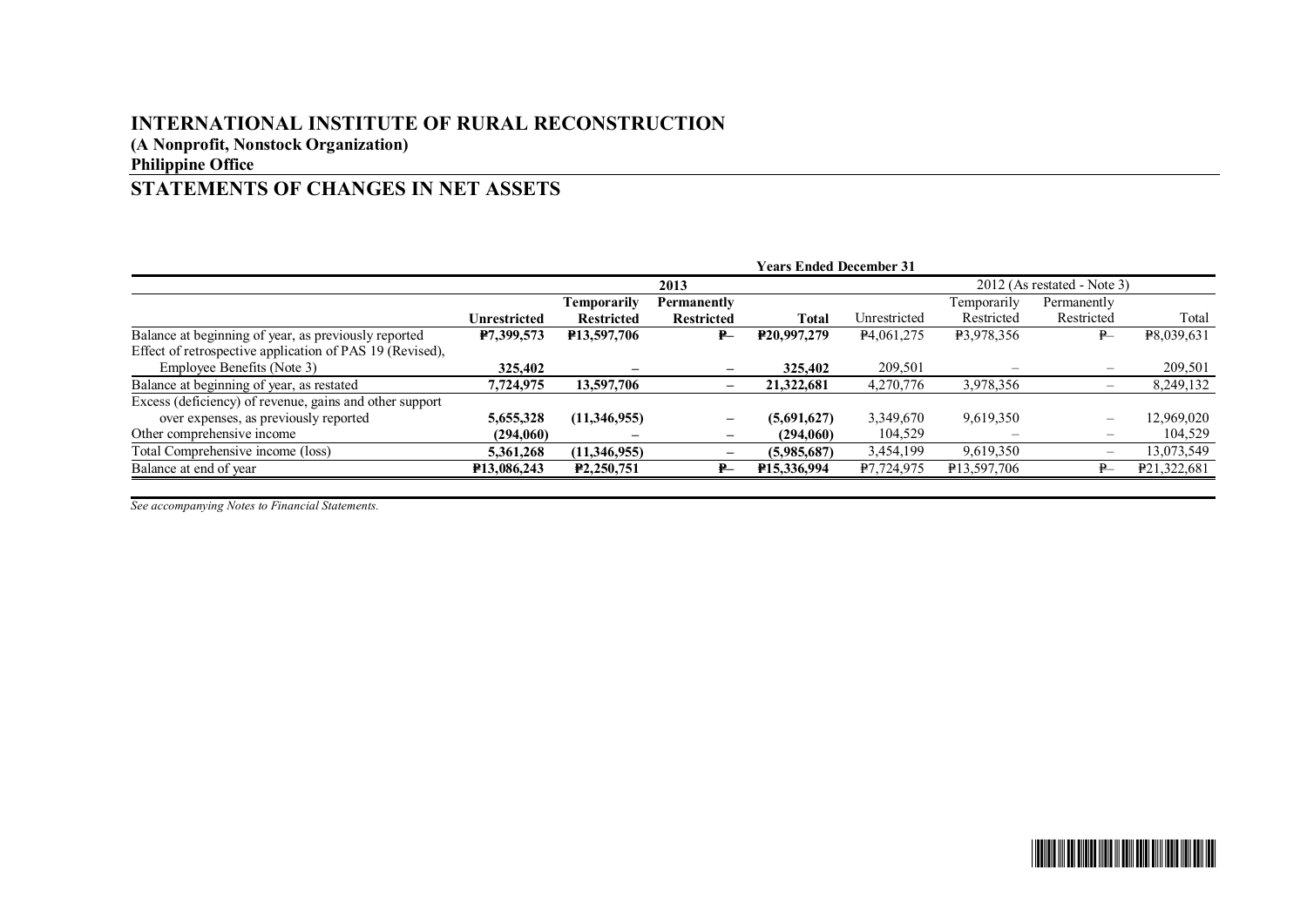## **INTERNATIONAL INSTITUTE OF RURAL RECONSTRUCTION (A Nonprofit, Nonstock Organization) Philippine Office STATEMENTS OF CASH FLOWS**

|                                                                   | <b>Years Ended December 31</b> |                         |  |
|-------------------------------------------------------------------|--------------------------------|-------------------------|--|
|                                                                   |                                | 2012                    |  |
|                                                                   |                                | (As restated -          |  |
|                                                                   | 2013                           | Note 3)                 |  |
| <b>CASH FLOWS FROM OPERATING ACTIVITIES</b>                       |                                |                         |  |
| Excess of revenue, gains and other support                        |                                |                         |  |
| over expenses                                                     | (F5,691,627)                   | P <sub>12,969,020</sub> |  |
| Adjustments for:                                                  |                                |                         |  |
| Depreciation and amortization (Notes 8 and 11)                    | 1,202,156                      | 1,186,097               |  |
| Unrealized foreign exchange loss (gain)                           | (428, 111)                     | 915,691                 |  |
| Interest income                                                   | (16,508)                       | (18, 746)               |  |
| Decrease (increase) in:                                           |                                |                         |  |
| Receivables                                                       | 8,107,776                      | (16,598,576)            |  |
| Other current assets                                              | 13,741                         | (30, 422)               |  |
| Increase (decrease) in:                                           |                                |                         |  |
| Accounts payable and other current liabilities                    | (3, 283, 257)                  | 7,949,532               |  |
| Accrued pension costs                                             | 85,089                         | 118,741                 |  |
| Net cash provided by operating activities                         | (10, 741)                      | 6,491,337               |  |
|                                                                   |                                |                         |  |
| <b>CASH FLOW FROM INVESTING ACTIVITIES</b>                        |                                |                         |  |
| Additions to property and equipment (Note 8)<br>Interest received | (2,085,070)                    | (2,837,561)             |  |
|                                                                   | 16,508                         | 18,746                  |  |
| Net cash used in investing activities                             | (2,068,562)                    | (2,818,815)             |  |
| <b>EFFECTS OF FOREIGN EXCHANGE RATE</b>                           |                                |                         |  |
| <b>CHANGES ON CASH</b>                                            | 45,182                         | (318, 844)              |  |
|                                                                   |                                |                         |  |
| <b>NET INCREASE (DECREASE) IN CASH</b>                            | (2,034,121)                    | 3,353,678               |  |
| <b>CASH AT BEGINNING OF YEAR</b>                                  | 8,642,213                      | 5,288,535               |  |
| <b>CASH AT END OF YEAR</b>                                        | P6,608,092                     | P8,642,213              |  |
|                                                                   |                                |                         |  |

*See accompanying Notes to Financial Statements.*

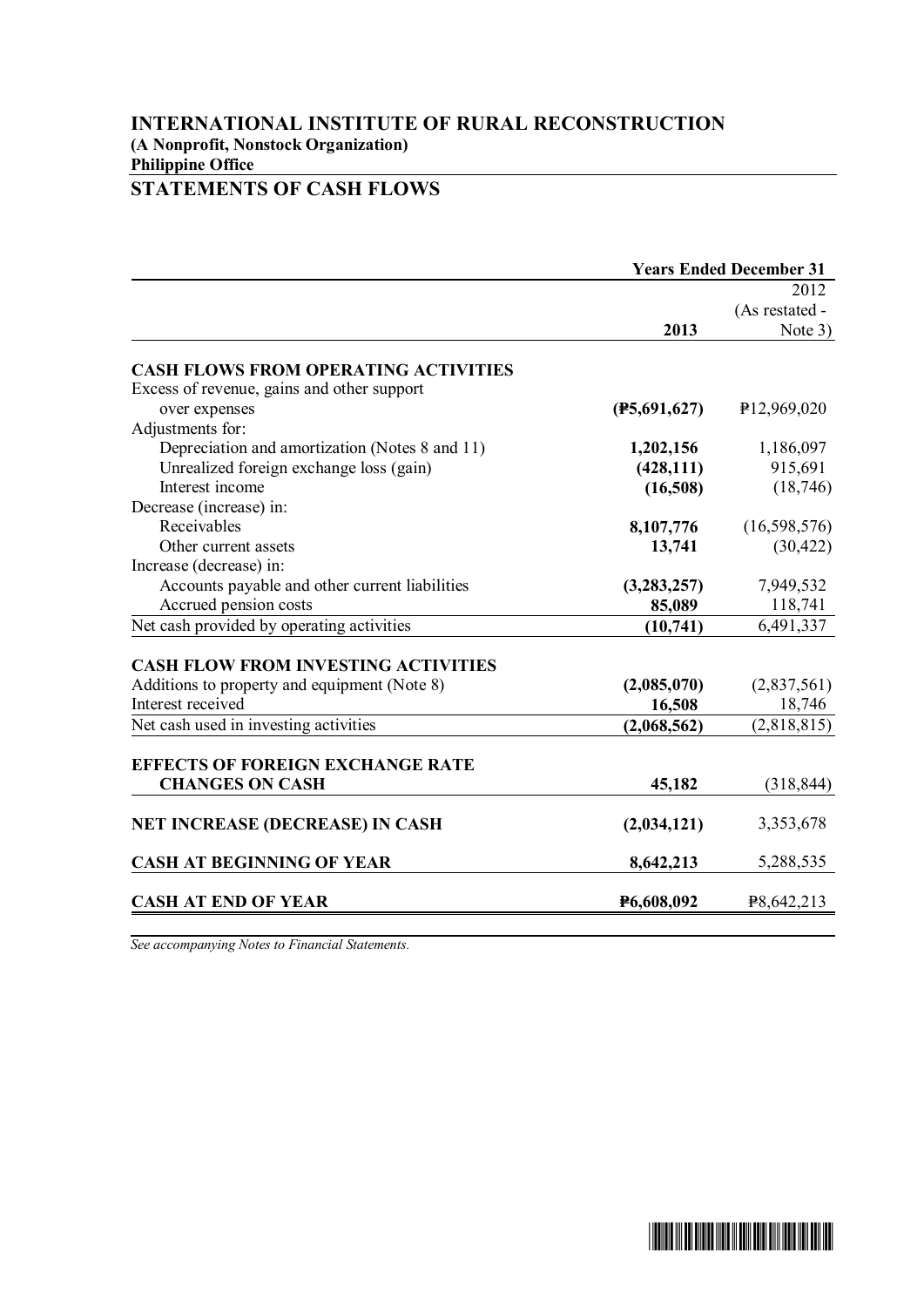## **INTERNATIONAL INSTITUTE OF RURAL RECONSTRUCTION (A Nonprofit, Nonstock Organization) Philippine Office NOTES TO FINANCIAL STATEMENTS**

#### 1. **General Information**

#### Organization Information

The International Institute of Rural Reconstruction (IIRR or the Institute) is a nonprofit, nonstock organization formed in 1960 under the laws of the State of Delaware, United States of America (U.S.A.). IIRR is a global learning, training and capacity development organization with experience and commitment to rural development. The Institute's program service has two main functional categories (described in Note 11), i.e. learning community program and applied learning program. Resource generation is focused on unrestricted contributions, restricted grants, earned revenue through trainings, workshops, study programs, customized courses, technical assistance, use of campus facilities by development organizations and endowment fund.

On September 8, 1964, the Philippine Securities and Exchange Commission (SEC) approved the application of IIRR to establish an office in the Philippines (Philippine Office). The Philippine Office has been authorized to do training of personnel and to conduct operational research relating to rural reconstruction and development in the Philippines. The Philippine Office's registered address is Y.C. James Yen Center, Silang, Cavite.

The Institute, being an international nonprofit, nonstock organization, is exempt from the payment of gift, franchise, specific, percentage, real property and all other taxes, duties and fees under Republic Act (RA) No. 3538, as amended by RA No. 4169 and Presidential Decree (PD) No. 246, and further amended by PD No. 728, which particularly includes IIRR as a recipient of the exemptions and privileges provided in Section 1 of RA 3538. The Institute is assumed exempt from the withdrawal effect of Executive Order (EO) No. 93, dated December 17, 1986, being an international institution.

EO No. 93 withdrew the tax and duty exemption privileges, including the preferential tax treatment of government and private entities except:

- a. Those covered by the non-impairment clause of the Constitution;
- b. Those conferred by effective international agreements to which the government of the Republic of the Philippines is a signatory.

Also, as a nonprofit, nonstock organization, the Institute is exempt from the payment of income tax under provisions of Section 30(h) of the Tax Reform Act of 1997.

#### Authorization for Issuance of Financial Statements

On April 11, 2014, by the authority of the Board of Trustees (BOT) of the Institute, the Institute's President approved and authorized for issuance the accompanying financial statements of the Philippine Office.

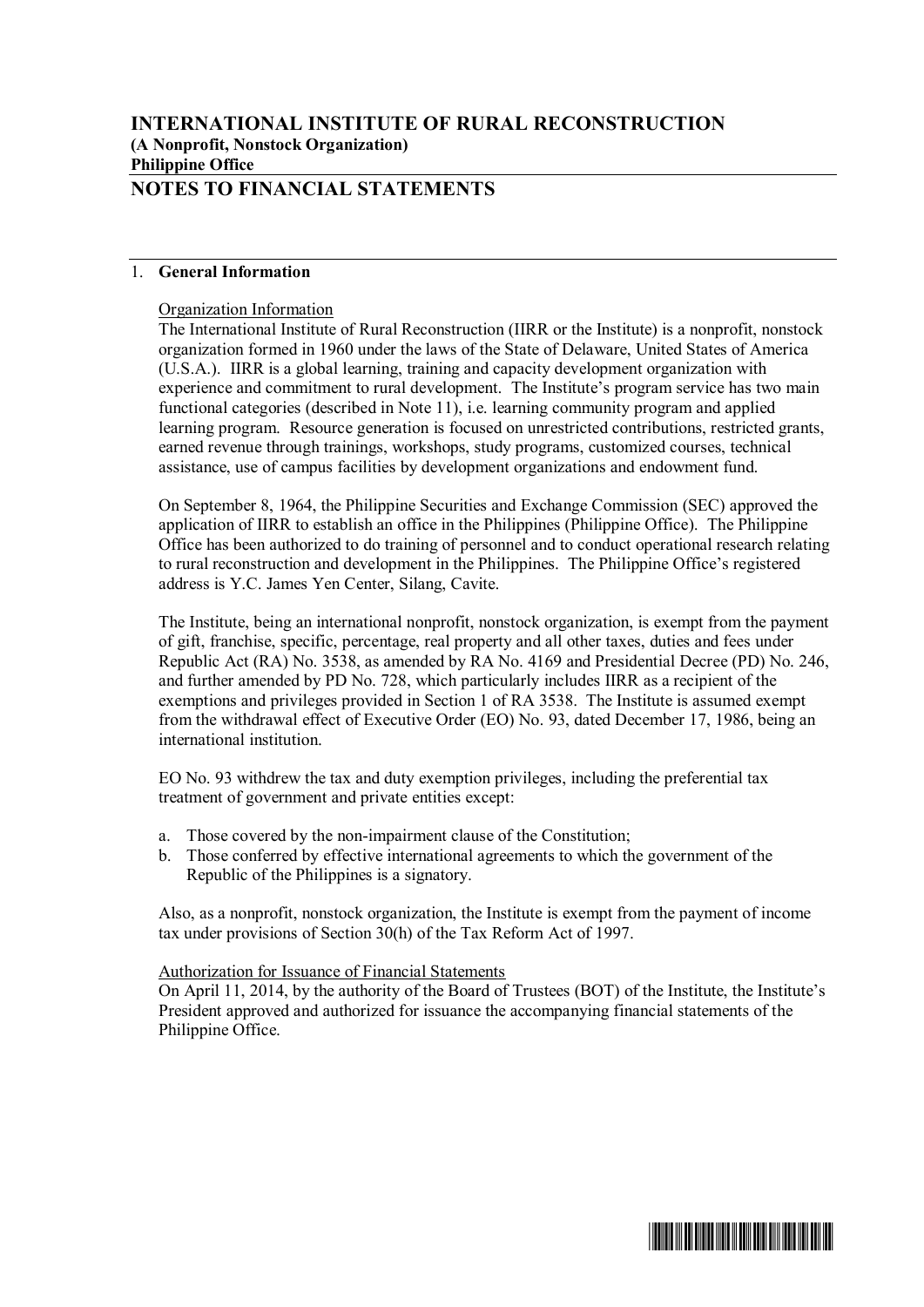#### 2. **Basis of Preparation and Statement of Compliance**

#### Basis of Preparation

The financial statements of the Philippine Office have been prepared on a historical cost basis and are presented in Philippine peso, which is the Philippine Office's functional and presentation currency under Philippine Financial Reporting Standards (PFRS).

The Philippine Office did not adopt PFRS for Small and Medium-sized Entities as the Philippine Office's financial statements are being consolidated with other Institute's offices. The Institute's combined financial statements are prepared and presented in conformity with accounting principles generally accepted in the United States of America.

#### Statement of Compliance

The financial statements of the Philippine Office have been prepared in accordance with PFRS, which includes Philippine Accounting Standards (PAS) and Philippine Interpretations of International Financial Reporting Interpretations Committee (IFRIC) interpretations issued by the Financial Reporting Standards Council.

The financial statements provide comparative information in respect of the previous period. In addition, the Institute presents an additional statement of financial position at the beginning of the earliest period presented when there is a retrospective application of an accounting policy, a retrospective restatement, or a reclassification of items in the financial statements. An additional statement of financial position as at January 1, 2012 is presented in the financial statements due to retrospective application of certain accounting policies (refer to Note 12).

#### 3. **Changes in Accounting Policies**

The accounting policies adopted are consistent with those of the previous financial year, except for the following amended PFRSs, which were adopted starting January 1, 2013. Except as otherwise indicated, the adoption of these new and amended standards did not have a significant impact on its financial statements.

- § PAS 1, *Presentation of Financial Statements Presentation of Items of Other* Comprehensive *Income (Amendments).* The amendment affected the presentation in the Institute's statement of activities and had no impact on the Institute's financial position.
- § PAS 19 (Amended) , *Employee Benefits* Amendments to PAS 19 range from fundamental changes such as removing the corridor mechanism and the concept of expected returns on plan assets to simple clarifications and re-wording. The revised standard also requires new disclosures such as, among others, a sensitivity analysis for each significant actuarial assumption, information on asset-liability matching strategies, duration of the defined benefit obligation, and disaggregation of plan assets by nature and risk.

Prior to adoption of Amended PAS 19, the Institute recognized actuarial gains and losses as income or expense when the net cumulative unrecognized gains and losses at the end of the previous reporting period exceeded the greater of 10% of the present value of defined benefit obligation and 10% of the fair value of plan assets and recognized unvested past service costs as an expense on the straight-line basis over the average period until the benefits become vested. Upon adoption of the Amended PAS 19, the Institute changed its accounting policy to recognize all actuarial gains and losses and all past service costs in the statement of activities in the period they occur.

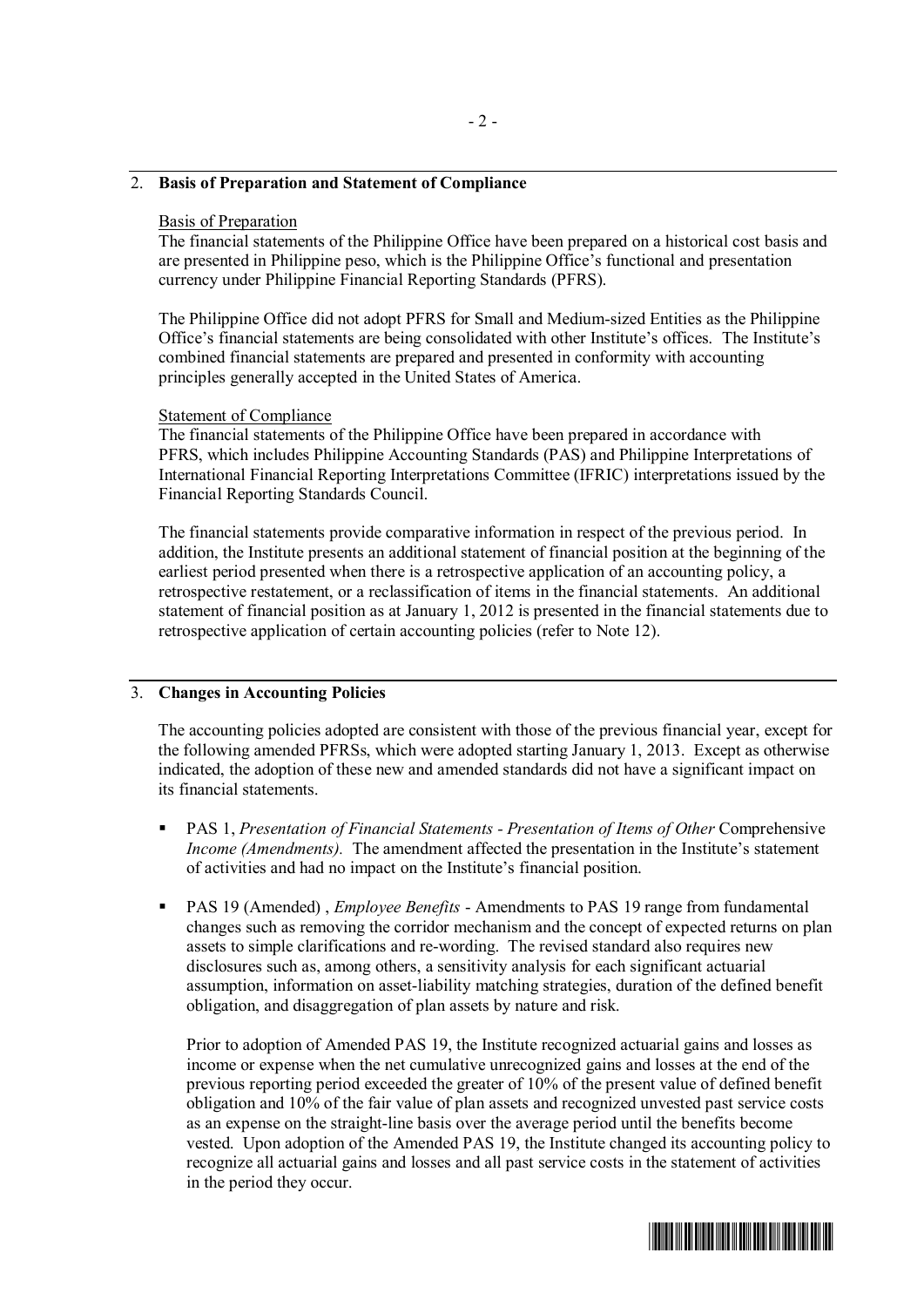The Institute reviewed its existing employee benefits and obtained the services of an external actuary to compute the impact of the adoption of the amended standard on the financial statements. The retroactive effects on the Institute's statement of financial position and statement of activities are detailed below:

|                                         | December 31,                    | December 31.         | January 1,           |
|-----------------------------------------|---------------------------------|----------------------|----------------------|
|                                         | 2013                            | 2012                 | 2012                 |
| Increase (decrease) in:                 |                                 |                      |                      |
| <b>Statements of Financial Position</b> |                                 |                      |                      |
| Pension assets                          | (F53, 747)                      | P325,402             | P <sub>209,501</sub> |
| Unrestricted net assets                 | (53, 747)                       | 325,402              | 209,501              |
|                                         | For the years ended December 31 |                      |                      |
|                                         | 2013                            | 2012                 |                      |
| Increase (decrease) in:                 |                                 |                      |                      |
| <b>Statement of Activities</b>          |                                 |                      |                      |
| Pension costs                           | <b>P175,906</b>                 | (117,259)            |                      |
| Interest cost                           | (90, 817)                       | 105,887              |                      |
|                                         | 85,089                          | (11, 372)            |                      |
| Other Comprehensive Income              |                                 |                      |                      |
| Remeasurement gain (loss) on            |                                 |                      |                      |
| defined benefit obligation              | (294,060)                       | 104,529              |                      |
| Changes in Net Assets                   | (F379, 149)                     | P <sub>115,901</sub> |                      |

The adoption of Amended PAS 19 did not have an impact on the statement of cash flow.

- · PAS 27, *Separate Financial Statements (as revised in 2011)*
- PAS 28, *Investments in Associates and Joint Ventures (as revised in 2011)*
- § Amendments to PFRS 7, *Financial instruments: Disclosures Offsetting Financial Assets and Financial Liabilities*
- · PFRS 10, *Consolidated Financial Statements*
- · PFRS 11, *Joint Arrangements*
- · PFRS 12, *Disclosure of Interest in Other Entities*
- · PFRS 13, *Fair Value Measurement*
- · Philippine Interpretation IFRIC 20, *Stripping Costs in the Production Phase of a Surface Mine*

The *Annual Improvements to PFRSs* (2009-2011 cycle) contain non-urgent but necessary amendments to PFRSs. These amendments are effective for annual periods beginning on or after January 1, 2013 and are applied retrospectively. The adoption of these amendments did not have any impact on the Institute's financial position or performance.

- § PFRS 1, *First-time Adoption of PFRS Borrowing Costs*
- § PAS 1, *Presentation of Financial Statements Clarification of the requirements for comparative information*

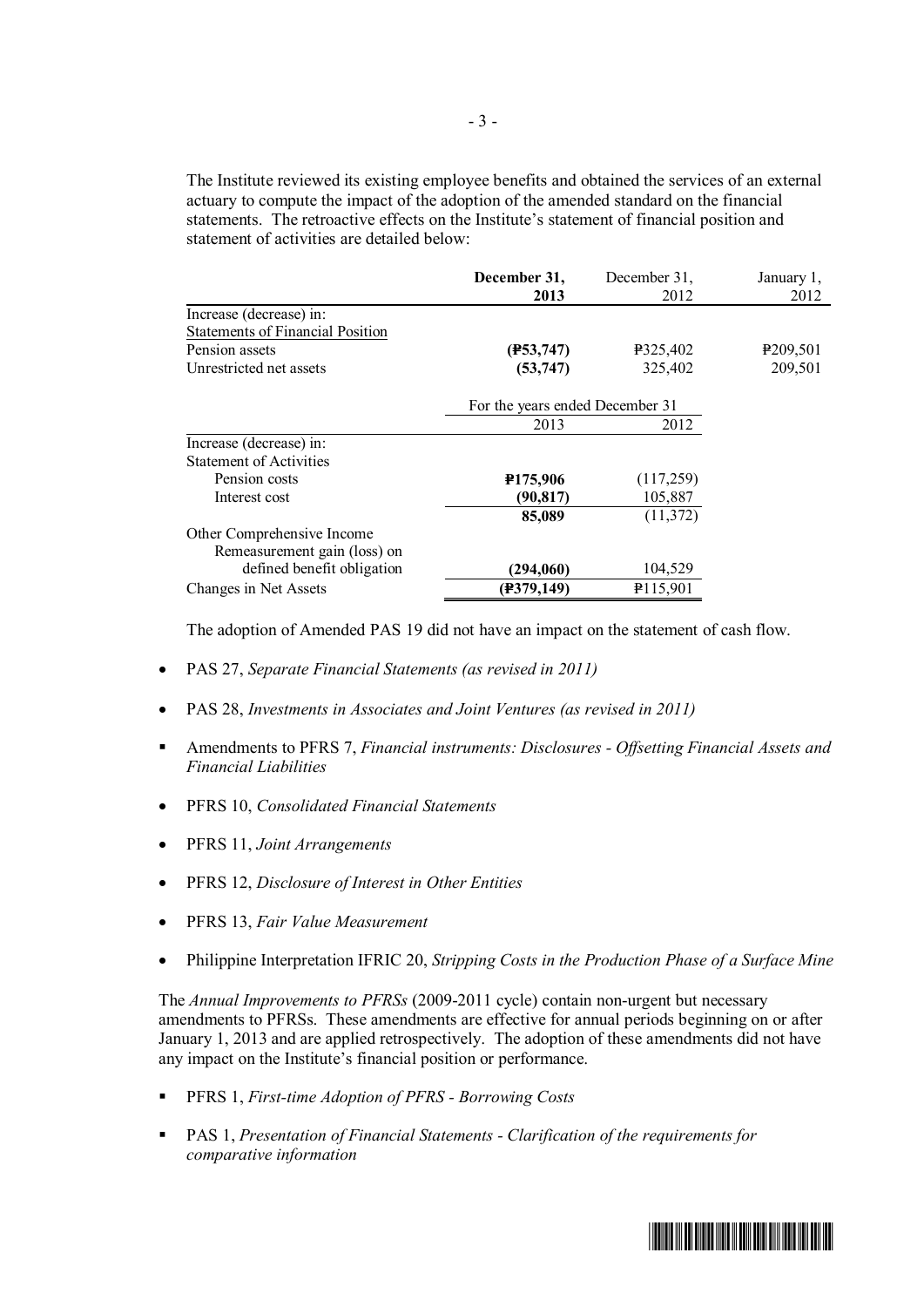- § PAS 16, *Property, Plant and Equipment Classification of servicing equipment*
- § PAS 32, *Financial Instruments: Presentation Tax effect of distribution to holders of equity instruments*
- PAS 34, *Interim Financial Reporting Interim financial reporting and segment information for total assets and liabilities*

#### 4. **Summary of Significant Accounting Policies**

#### Financial Instruments

§ Initial Recognition and Measurement of Financial Instruments

All financial assets are initially recognized at fair value plus, in case of investments not at fair value through profit and loss (FVPL), directly attributable transaction costs. All financial liabilities are initially recognized at fair value and in case of loans and borrowings, plus directly attributable transaction costs.

Purchases or sales of financial assets that require delivery of assets within a time frame established by regulation or convention in the marketplace (regular way trades) are recognized on the trade date (the date the Philippine Office agreed to purchase or sell the asset).

Financial instruments within the scope of PAS 39 are classified as financial assets and liabilities at FVPL, loans and receivables or borrowings, held-to-maturity (HTM) investments, available-for-sale (AFS) financial assets and derivatives designated as hedging instruments in an effective hedge, as appropriate. The Philippine Office determines the classification of its financial instruments at initial recognition.

§ Subsequent Measurement of Financial Instruments

The Philippine Office has no financial assets and liabilities at FVPL, HTM investments, AFS financial assets and derivatives designated as hedging instruments in an effective hedge as of December 31, 2013 and 2012. The subsequent measurement of financial instruments depends on their classification as follows:

*Loans and Receivables.* Loans and receivables are nonderivative financial assets with fixed or determinable payments that are not quoted in an active market. After initial measurement, loans and receivables are carried at amortized cost using the effective interest rate (EIR) method less any allowance for impairment. Amortized cost is calculated by taking into account any premium or discount on acquisition and costs and fees that are integral part of the EIR. The EIR amortization is included as part of interest income in the statement of activities. Loans and receivables are included in current assets if maturity is within twelve months from the financial reporting date. Otherwise, these are classified as noncurrent assets.

This category includes the Philippine Office's cash and receivables (see Note 7).

*Loans and Borrowings.* This category pertains to financial liabilities that are not held for trading or designated as FVPL upon inception of the liability. These include liabilities arising from operations or borrowings. Loans and borrowings are recognized initially at fair value and are subsequently carried at amortized cost, taking into account the impact of applying the

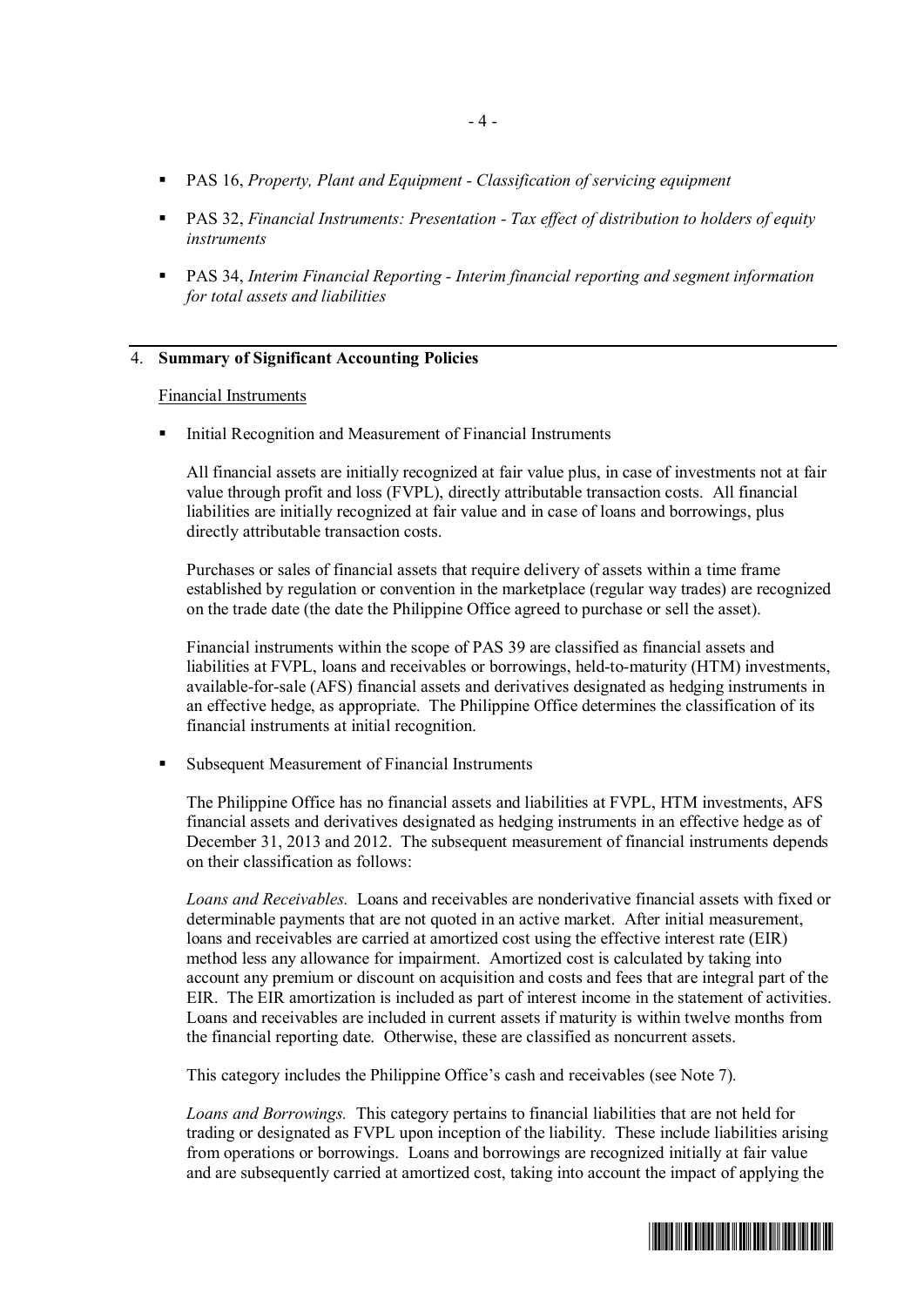effective interest method of amortization (accretion) for any related premium, discount and any directly attributable transaction costs.

This category includes the Philippine Office's accounts payable and other current liabilities (see Note 9).

Determination of Fair Value of Financial Instruments and Fair Value Hierarchy

Fair value is the price that would be received to sell an asset or paid to transfer a liability in an orderly transaction between market participants at the measurement date. The fair value measurement is based on the presumption that the transaction to sell the asset or transfer the liability takes place either:

- § In the principal market for the asset or liability, or
- In the absence of a principal market, in the most advantageous market for the asset or liability

The principal or the most advantageous market must be accessible to by the Company.

The fair value of an asset or a liability is measured using the assumptions that market participants would use when pricing the asset or liability, assuming that market participants act in their economic best interest. A fair value measurement of a non-financial asset takes into account a market participant's ability to generate economic benefits by using the asset in its highest and best use or by selling it to another market participant that would use the asset in its highest and best use.

The Institute uses valuation techniques that are appropriate in the circumstances and for which sufficient data are available to measure fair value, maximizing the use of relevant observable inputs and minimizing the use of unobservable inputs.

All assets and liabilities for which fair value is measured or disclosed in the separate financial statements are categorized within the fair value hierarchy, described as follows, based on the lowest level input that is significant to the fair value measurement as a whole:

- Level 1 Quoted (unadjusted) market prices in active markets for identical assets or liabilities
- Level 2 Valuation techniques for which the lowest level input that is significant to the fair value measurement is directly or indirectly observable
- Level 3 Valuation techniques for which the lowest level input that is significant to the fair value measurement is unobservable

The Philippine Office's financial instruments consist only of loans and receivable and loans and borrowings which are carried at amortized cost. No financial instruments are carried at fair value.

§ Impairment of Financial Assets

The Philippine Office assesses at each financial reporting date whether a financial asset or group of financial assets is impaired. Evidence of impairment may include indications that a borrower or a group of borrowers is experiencing significant financial difficulty, default or delinquency in payments, the probability that they will enter bankruptcy or other financial

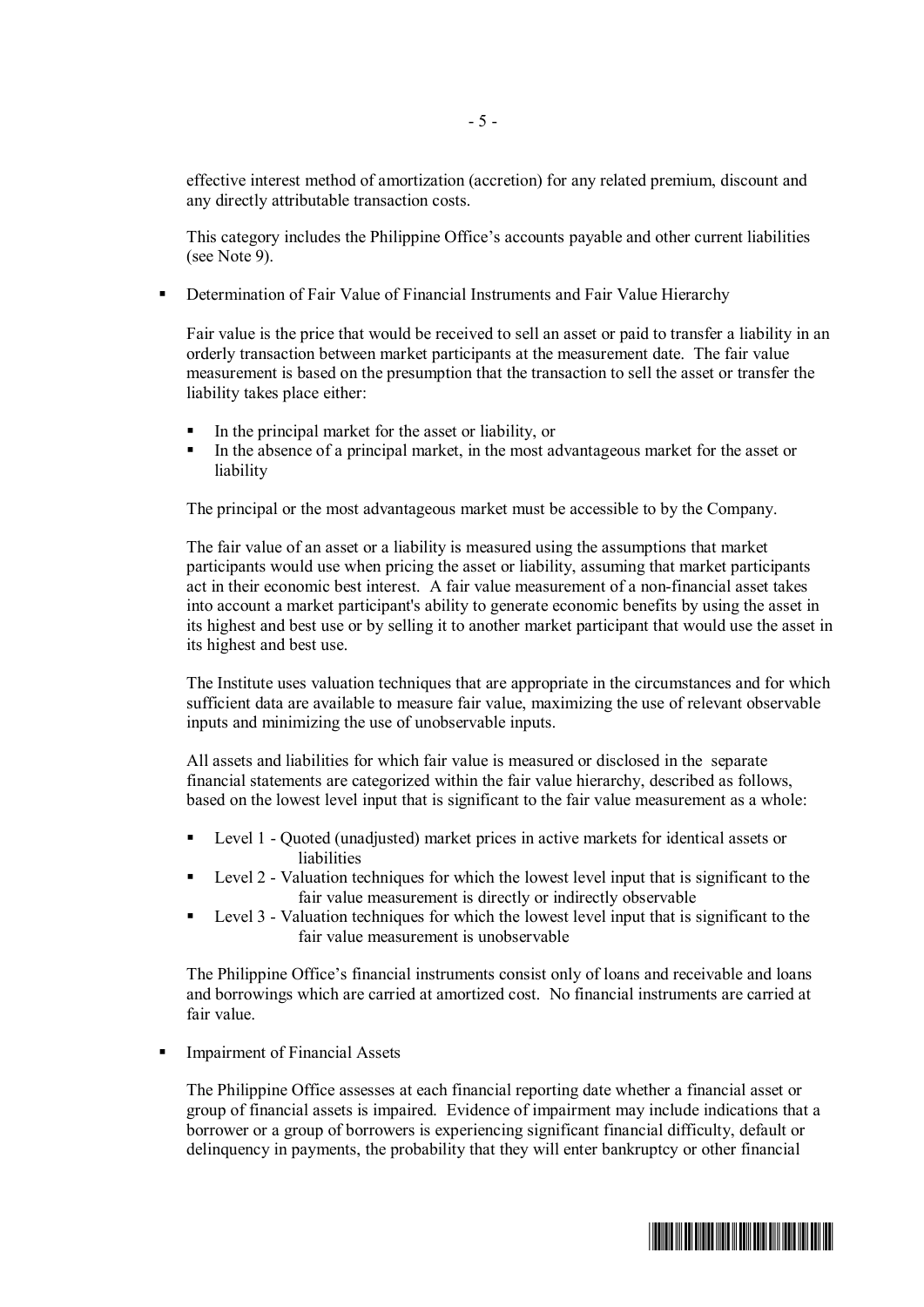reorganization and where observable data indicate that there is measurable decrease in the estimated future cash flows, such as economic conditions that correlate with defaults.

For loans and receivables carried at amortized cost, the Philippine Office first assesses whether objective evidence of impairment exists individually for financial assets that are individually significant, and individually or collectively for financial assets that are not individually significant by monitoring and identifying specific accounts where collections are doubtful based on length of time the account is outstanding and credit status of debtor. If it is determined that no objective evidence of impairment exists for an individually assessed financial asset, whether significant or not, the asset is included in a group of financial assets with similar credit risk characteristics and that group of financial assets is collectively assessed for impairment. Assets that are individually assessed for impairment and for which an impairment loss is or continues to be recognized are not included in a collective assessment of impairment.

If there is objective evidence that an impairment loss on loans and receivables has been incurred, the amount of the loss is measured as the difference between the asset's carrying amount and the present value of estimated future cash flows discounted at the financial asset's original effective interest rate (i.e., the effective interest rate computed at initial recognition). The carrying amount of the asset is reduced through use of an allowance account and the amount of loss is charged to the statement of activities.

Receivables, together with the associated allowance, are written off when there is no prospect of future recovery. If a write off is later recovered, any amounts formerly charged are credited in the statement of activities.

If, in a subsequent period, the amount of the estimated impairment loss decreases because of an event occurring after the impairment was recognized, the previously recognized impairment loss is reversed to the extent that the carrying value of loans and receivables does not exceed its amortized cost at the reversal date. Any subsequent reversal of impairment loss is recognized in the statement of activities.

§ Derecognition of Financial Assets and Liabilities

*Financial Assets.* A financial asset (or, where applicable, a part of a financial asset or part of a group of similar financial assets) is derecognized when:

- a. the Philippine Office's rights to receive cash flows from the asset have expired;
- b. the Philippine Office has transferred its right to receive cash flows from the asset or has assumed an obligation to pay the received cash flows in full without material delay to a third party under a "pass-through" arrangement and either (i) the Philippine Office has transferred substantially all the risks and rewards of the asset, or (ii) the Philippine Office has neither transferred nor retained substantially all the risks and rewards of the asset, but has transferred control of the asset.

Where the Philippine Office has transferred its right to receive cash flows from an asset or has entered into a pass-through arrangement, and has neither transferred nor retained substantially all the risks and rewards of the asset nor transferred control of the asset, the asset is recognized to the extent of the Philippine Office's continuing involvement in the asset. In that case, the Philippine Office recognizes an associated liability. The transferred asset and the associated liability are measured on the basis that reflects the rights and obligations that the Philippine Office has retained.

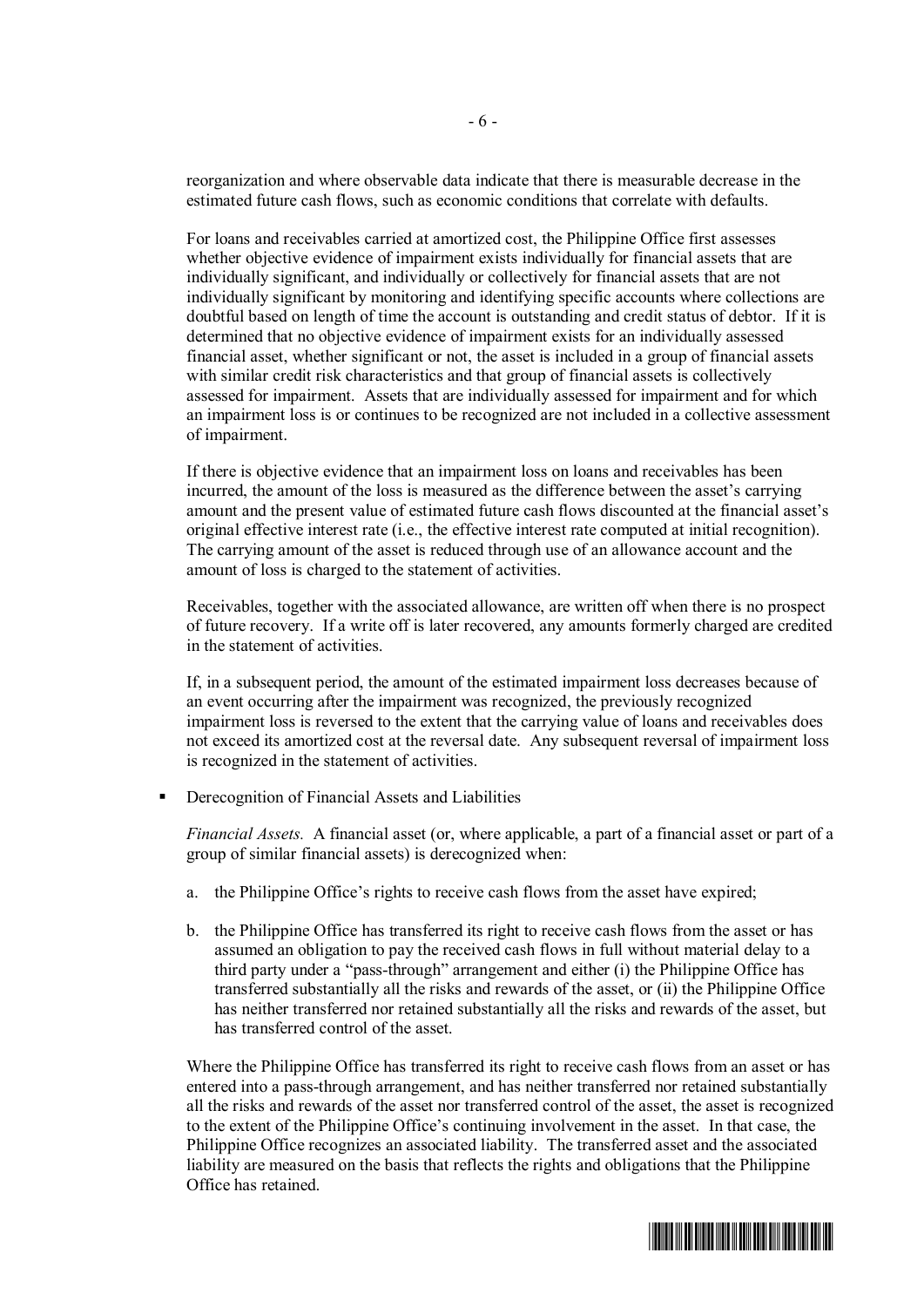Continuing involvement that takes the form of a guarantee over the transferred financial asset is measured at the lower of the original carrying amount of the financial asset and the maximum amount of consideration that the Philippine Office could be required to repay.

*Financial Liabilities*. A financial liability is derecognized when the obligation under the liability is discharged, cancelled or has expired.

Where an existing financial liability is replaced by another from the same lender on substantially different terms, or the terms of an existing liability are substantially modified, such an exchange or modification is treated as a derecognition of the original liability and the recognition of a new liability and the difference in the respective carrying amounts is recognized in the statement of activities.

§ Offsetting of Financial Instruments

Financial assets and liabilities are offset and the net amount is reported in the statement of financial position if, and only if, there is a currently enforceable right to offset the recognized amounts and there is intention to settle on a net basis, or to realize the asset and settle the liability simultaneously. This is not generally the case with master netting agreements, and the related assets and liabilities are presented at gross amount in the statement of financial position.

#### Property and Equipment

Property and equipment is stated at cost, excluding the costs of day-to-day servicing, less accumulated depreciation, amortization and any impairment in value. Such cost includes the cost of replacing part of the property and equipment when that cost is incurred, if the recognition criteria are met. The initial cost of property and equipment consists of its purchase price and any directly attributable costs in bringing the property and equipment to its working condition and location for its intended use. Such cost includes the cost of replacing part of such property and equipment when that cost is incurred if the recognition criteria are met. Likewise, when a major inspection is performed, its cost is recognized in the carrying amount of the item of property and equipment as a replacement if the recognition criteria are satisfied. Such major repairs and maintenance is capitalized and amortized over the next major repairs and maintenance activity. All other repair and maintenance is recognized in the statement of activities as incurred.

Each component of an item of property and equipment with a cost that is significant in relation to the total cost of the item of property and equipment is depreciated and amortized separately.

Depreciation and amortization are computed using the straight-line method over the following estimated useful lives of the property and equipment or the term of the lease, in case of leasehold improvements, whichever period is shorter:

| Leasehold improvements         | 10 to 25 years or the term of the lease,<br>whichever period is shorter |
|--------------------------------|-------------------------------------------------------------------------|
| <b>Buildings</b>               | 10 to 25 years                                                          |
| Furniture and office equipment | 3 to 5 years                                                            |
| Transportation equipment       | 5 to 8 years                                                            |
| Other equipment                | 5 to 10 years                                                           |

The useful lives and depreciation and amortization method are reviewed periodically to ensure that the periods and method of depreciation and amortization are consistent with the expected pattern of economic benefits from items of property and equipment.

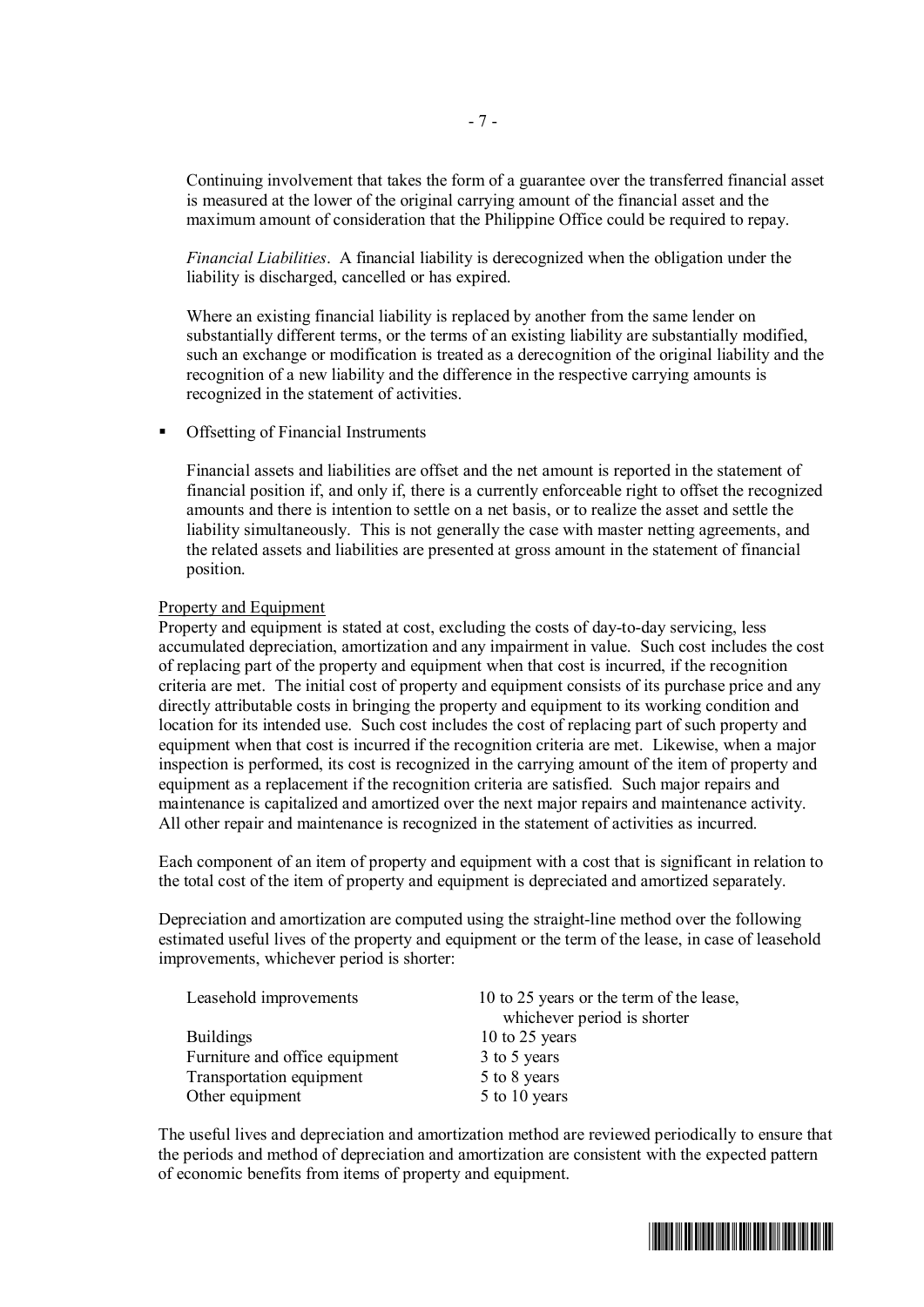An item of property and equipment is derecognized upon disposal or when no future economic benefits are expected from its use or disposal. Any gain or loss arising on derecognition of the property and equipment (calculated as the difference between the net disposal proceeds and the carrying amount of the property and equipment) is included in the statement of activities in the year the property and equipment is derecognized.

Fully depreciated assets are retained in the accounts while still in use although no further depreciation is credited or charged to current operations.

#### Impairment of Nonfinancial Assets

The Philippine Office assesses at each reporting date whether there is an indication that an asset may be impaired. If any such indication exists, or when annual impairment testing for an asset is required, the Philippine Office makes an estimate of the asset's recoverable amount. An asset's recoverable amount is the higher of an asset's or cash generating unit's fair value less costs to sell and its value in use and is determined for an individual asset, unless the asset does not generate cash inflows that are largely independent of those from other assets or groups of assets. Where the carrying amount of an asset exceeds its recoverable amount, the asset is considered impaired and is written down to its recoverable amount. In determining fair value less cost to sell, an appropriate valuation is used. These calculations are corroborated by valuation multiples or other available fair value indicators. In assessing value in use, the estimated future cash flows are discounted to their present value using a pre-tax discount rate that reflects current market assessments of the time value of money and the risks specific to the asset. Any impairment loss is recognized in the statement of activities in those expense categories consistent with the function of the impaired asset.

An assessment is made at each reporting date as to whether there is any indication that previously recognized impairment losses may no longer exist or may have decreased. If such indication exists, the recoverable amount is estimated. A previously recognized impairment loss is reversed only if there has been a change in the estimates used to determine the asset's recoverable amount since the last impairment loss was recognized. If that is the case, the carrying amount of the asset is increased to its recoverable amount. That increased amount cannot exceed the carrying amount that would have been determined, net of depreciation, had no impairment loss been recognized for the asset in prior years. Such reversal is recognized in the statement of activities unless the asset is carried at revalued amount, in which case the reversal is treated as a revaluation increase. After such a reversal, the depreciation charge is adjusted in future periods to allocate the asset's revised carrying amount, less any residual value, on a systematic basis over its remaining useful life.

#### Classification of Net Assets

The net assets of the Philippine Office and changes therein are classified and reported on the basis of the existence or absence of donor-imposed restrictions, as follows:

§ Unrestricted Net Assets

Net assets that are not subject to any donor-imposed stipulations. Unrestricted assets maybe designated for specific purposes by action of the BOT.

§ Temporarily Restricted Net Assets

Net assets that are subject to donor-imposed stipulations that may be met either by actions of the Philippine Office or by passage of time. When a restriction expires, that is, a stipulated time restriction ends or purpose restriction is accomplished, the assets are reclassified to unrestricted net assets and reported in the statement of activities as net assets released from restrictions.

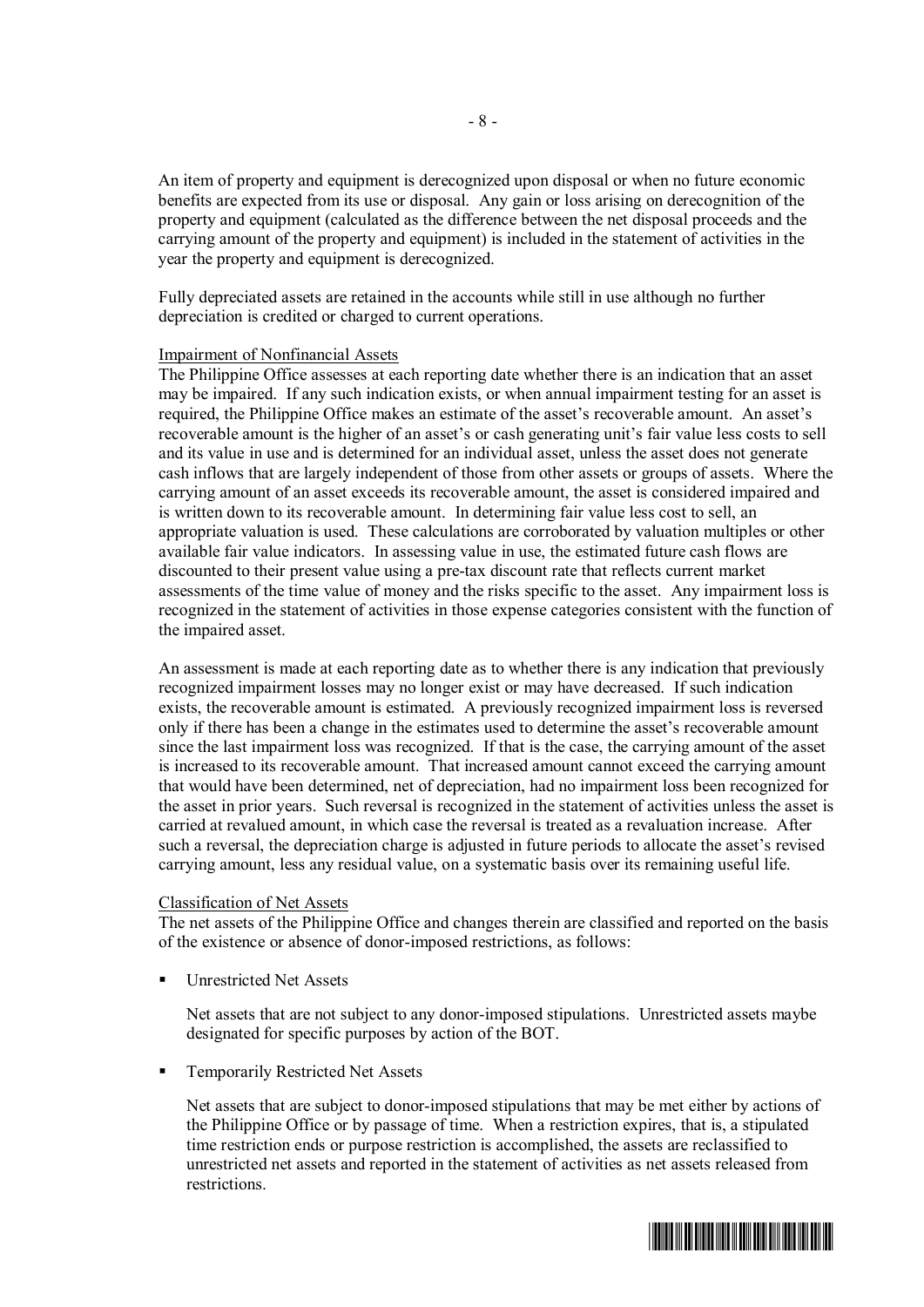§ Permanently Restricted Net Assets

Net assets that are subject to donor-imposed stipulations that neither expire by passage of time nor can be fulfilled or otherwise removed by the Philippine Office. Generally, the donors of these assets permit the Philippine Office to use all or part of the investment return on these assets.

#### Revenue and Expense Recognition

Contributions and grants, which include unconditional promises to give (pledges), are recognized as revenue in the year they are received or promised, whichever is earlier. An unconditional promise to give is recognized when a promise is made or received, provided there is sufficient evidence in the form of verifiable document.

Donor-restricted contributions whose restrictions are met in the same reporting year are classified as unrestricted support. Contributions and grants received, intended for projects to be undertaken in future years, are accounted for as temporarily restricted net assets. Gains and losses on assets and liabilities are reported as increases or decreases in unrestricted net assets unless their use is restricted by explicit donor stipulation.

Revenue from other services, such as training, study programs and technical assistance, are recognized when services have been rendered and collection is reasonably assured.

Revenue from use of campus facilities by development organizations are recognized based on actual occupancy and when collection is reasonably assured.

Revenue from sale of books and other published materials are recognized when the significant risks and rewards of ownership of the published materials have passed to the buyer and the amount of revenue can be reliably measured.

Expenses are generally reported as decreases in unrestricted net assets. Expirations of donorimposed stipulations or BOT designations that simultaneously increase one classification of net assets and decrease another are reported as transfers between the applicable classifications of net assets.

#### Allocation of Expenses

The cost incurred in the various programs and other activities has been summarized on a functional basis (see Note 11). Directly identifiable expenses are charged to program and support services. Expenses related to more than one function are charged to program and support services using the prevailing Philippine Office's cost allocation ratios.

#### Pension Costs

*Defined Benefit Plan*. The net defined benefit liability is the aggregate of the present value of the defined benefit obligation at the end of the reporting date reduced by the fair value of plan assets, adjusted for any effect of limiting a net defined benefit asset to the asset ceiling. The asset ceiling is the present value of any economic benefits available in the form of refunds from the plan or reductions in future contributions to the plan.

The cost of providing benefits under the defined benefit plans is actuarially determined using the projected unit credit method.

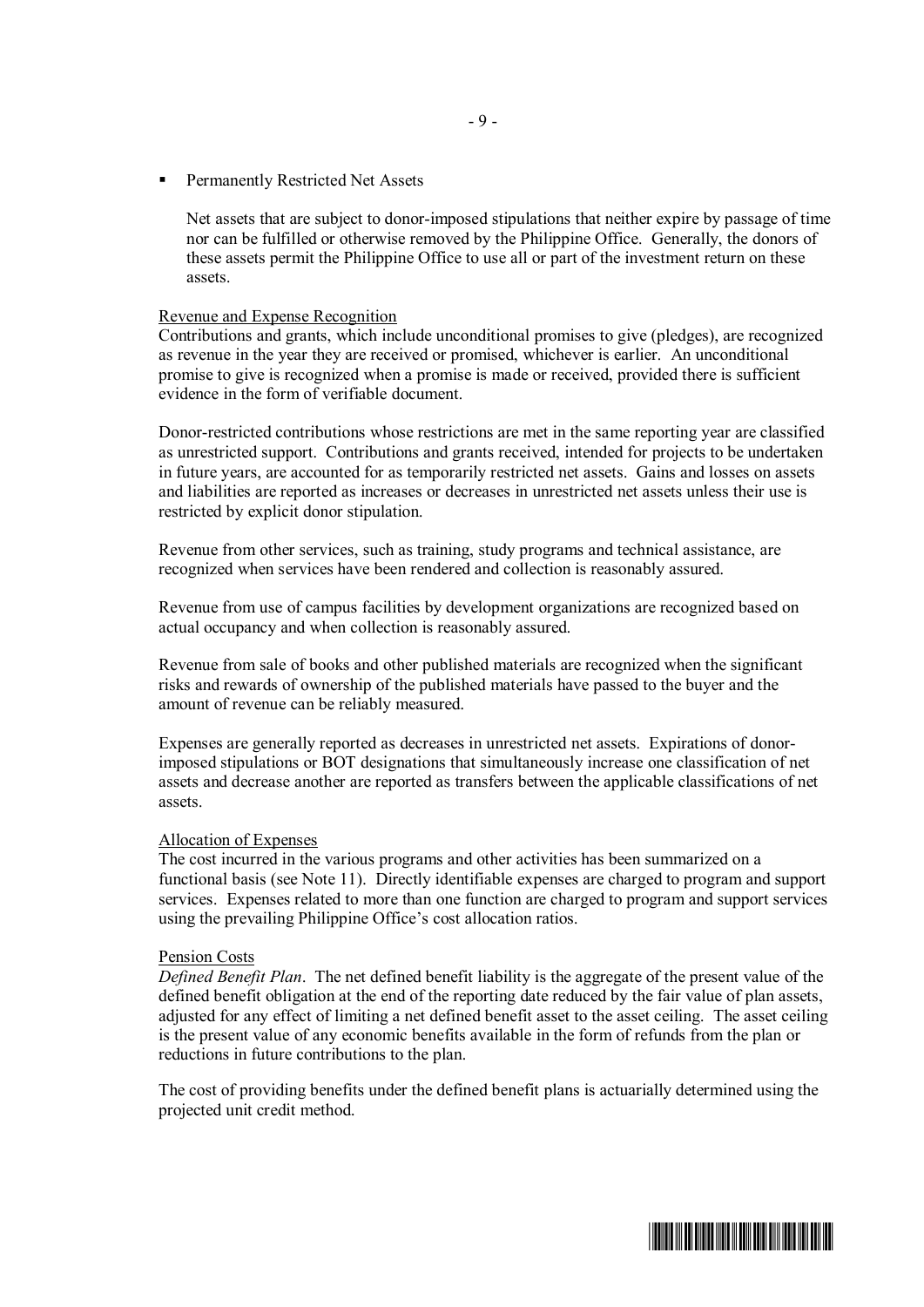Defined benefit costs comprise the following:

- Service cost
- Net interest on the net defined benefit liability or asset
- Remeasurements of net defined benefit liability or asset

Service costs which include current service costs, past service costs and gains or losses on nonroutine settlements are recognized as expense in profit or loss. Past service costs are recognized when plan amendment or curtailment occurs. These amounts are calculated periodically by independent qualified actuary.

Net interest on the net defined benefit liability or asset is the change during the period in the net defined benefit liability or asset that arises from the passage of time which is determined by applying the discount rate based on government bonds to the net defined benefit liability or asset. Net interest on the net defined benefit liability or asset is recognized as expense or income in profit or loss.

Remeasurements comprising actuarial gains and losses, return on plan assets and any change in the effect of the asset ceiling (excluding net interest on defined benefit liability) are recognized immediately in statement of activities in the period in which they arise.

#### Leases

The determination of whether an arrangement is, or contains, a lease is based on the substance of the arrangement at inception date, whether fulfillment of the arrangement is dependent on the use of a specific asset or assets and the arrangement conveys a right to use the asset, even if that right is not explicitly specified in an arrangement.

Leases where the Philippine Office does not assume substantially all the risks and benefits of ownership of the asset are classified as operating leases. Operating lease payments are recognized as expense in the statement of activities on a straight-line basis over the lease term.

#### Foreign Currency Transactions

Transactions in foreign currencies are initially recorded in the Philippine peso rate ruling at the date of the transaction. Monetary assets and liabilities denominated in U.S. dollar are translated into Philippine peso amounts at the exchange rate ruling at the reporting date and all differences are taken to the statement of activities. Nonmonetary items that are measured in terms of historical cost in a foreign currency are translated using the exchange rates at the date of the initial transactions. Revenue and expenses have been translated at the monthly average exchange rate.

#### Provisions

Provisions are recognized when the Philippine Office has a present obligation (legal or constructive) as a result of a past event; it is probable that an outflow of resources embodying economic benefits will be required to settle the obligation; and, a reliable estimate can be made of the amount of the obligation. If the effect of the time value of money is material, provisions are determined by discounting the expected future cash flows at a pre-tax rate that reflects current market assessment of the time value of money and, where appropriate, the risks specific to the liability. Where discounting is used, the increase in the provisions due to the passage of time is recognized as interest expense.

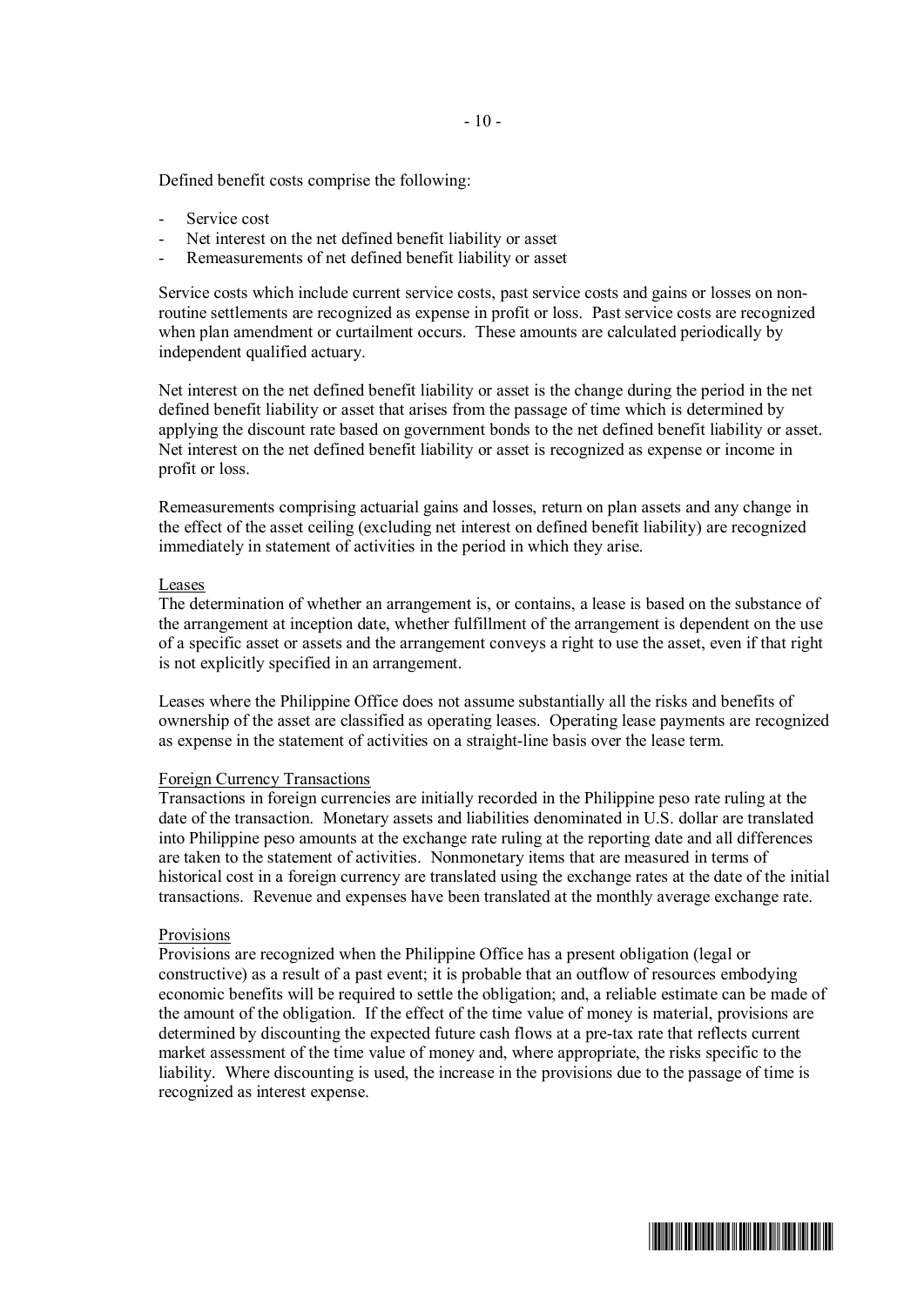#### Contingencies

Contingent liabilities are not recognized in the financial statements. They are disclosed in the notes to financial statements unless the probability of an outflow of resources embodying economic benefits is remote. Contingent assets are not recognized in the financial statements but disclosed in the notes to financial statements when an inflow of economic benefits is probable.

- 11 -

#### Events after the Reporting Period

Post year-end events that provide additional information about the Philippine Office's financial position at the reporting date (adjusting events) are reflected in the financial statements. Post year-end events that are not adjusting events are disclosed in the notes to financial statements when material

## 5. **Significant Accounting Judgments, Estimates and Assumptions**

The preparation of the Philippine Office's financial statements requires management to make judgments, estimates and assumptions that affect the reported amounts of revenues, expenses, assets and liabilities, and the disclosure of contingent liabilities, at the end of each reporting period. However, uncertainty about these assumptions and estimates could result in outcomes that require material adjustment to the carrying amount of the asset or liability affected in future periods.

#### **Judgments**

In the process of applying the Philippine Office's accounting policies, management has made the following judgments, which have the most significant effect on the amounts recognized in the financial statements.

*Determining Functional Currency.* Based on the economic substance of the underlying circumstances relevant to the Philippine Office, the functional currency of the Philippine Office has been determined to be the Philippine peso. The Philippine peso is the currency of the primary economic environment in which the Philippine Office operates. It is the currency that mainly influences revenue and expenses.

*Evaluating Lease Commitments.* The Philippine Office, as a lessee, has entered into a long-term lease of land. Management has determined that it has not acquired all the significant risks and rewards of ownership of the leased property since the lessor will not transfer ownership of the leased property to the Philippine Office upon termination of the lease agreement. Accordingly, the lease is accounted for as an operating lease.

#### Estimates and Assumptions

The key assumptions concerning the future and other key sources of estimation uncertainty at the reporting date, that have a significant risk of causing a material adjustment to the carrying amounts of assets and liabilities within the next financial year are discussed below. The Philippine Office based its assumptions and estimates on parameters available when the financial statements were prepared. Existing circumstances and assumptions about future developments however, may change due to market changes or circumstances arising beyond the control of the Philippine Office. Such changes are reflected in the assumptions when they occur.

*Estimating Allowance for Impairment of Receivables.* The Philippine Office maintains an allowance for impairment of receivables at a level considered adequate to provide for potential uncollectible receivables. The level of this allowance is evaluated by the management on the basis of factors that affect the collectibility of the accounts. These factors include, but are not limited

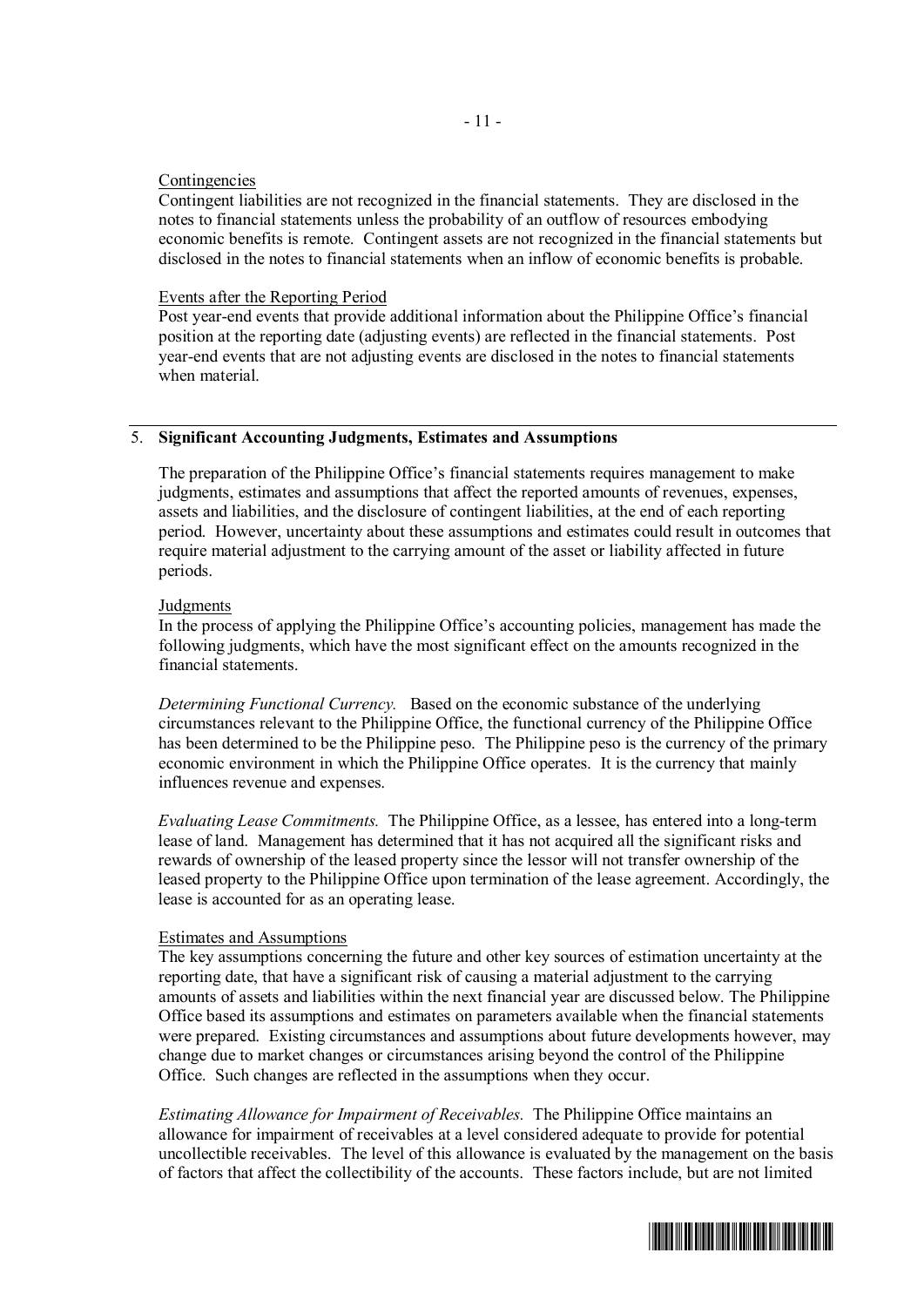to, the age and status of receivable and known market factors. The Philippine Office reviews the allowance on a continuous basis. Accounts that are specifically identified to be potentially uncollectible are provided with adequate allowance through charges to statement of activities in the form of provision for impairment of receivables.

The amount and timing of recorded expenses for any period would therefore differ based on the judgments or estimates made. Receivables amounted to  $P10,843,996$  and  $P18,562,513$  as at December 31, 2013 and 2012, respectively (see Note 7).

*Determining Fair Value of Financial Assets and Liabilities.* Where the fair value of financial instruments recorded in the statement of financial position cannot be derived from active markets, their fair value is determined using valuation techniques including the discounted cash flow model. The inputs to these models are taken from the observable markets where possible, but where this is not feasible, a degree of judgment is required in establishing fair values. The judgment includes considerations of inputs such as liquidity risk, credit risk and volatility. Changes in assumptions about these factors affect the reported fair value of financial instruments. The assumptions used to estimate the fair value of financial assets and liabilities are described in Note 13.

As at December 31, 2013 and 2012, the fair value of financial assets amounted to  $P17,452,088$  and P=27,204,726, respectively; while the fair value of financial liabilities as at those dates amounted to  $P7,806,749$  and  $P9,343,066$ , respectively (see Note 13).

*Estimating Useful Lives of Property and Equipment.* The useful lives of the property and equipment is estimated based on the period over which the property and equipment are expected to be available for use and on the collective assessment of industry practice, internal technical evaluation and experience with similar assets. The estimated useful lives of property and equipment are reviewed periodically and updated if expectations differ materially from previous estimates due to physical wear and tear, technical or commercial obsolescence and legal or other limits on the use of the property and equipment. However, it is possible that future financial performance could be materially affected by changes in the estimates brought about by changes in factors mentioned above. The amounts and timing of recording of expenses for any period would be affected by changes in these factors and circumstances. A reduction in the estimated useful lives of the property and equipment would increase the recorded expenses and decrease the carrying values of the property and equipment.

There was no change in the estimated useful lives of property and equipment in 2013 and 2012. Property and equipment, net of accumulated depreciation and amortization, amounted to  $\overline{P6,152,760}$  and  $\overline{P5,269,846}$  as at December 31, 2013 and 2012, respectively (see Note 8).

*Determining Impairment of Property and Equipment.* An impairment review is performed when certain impairment indicators are present. Determining the value in use of property and equipment, which requires the determination of future cash flows expected to be generated from the continued use and ultimate disposition of such assets, requires the Philippine Office to make estimates and assumptions that can materially affect the financial statements. Any resulting impairment loss could have a material adverse impact on the Philippine Office's financial position and financial performance.

Based on the assessment of the Philippine Office, there are no indicators that the property and equipment are impaired. Property and equipment, net of accumulated depreciation and amortization, amounted to  $\overline{P6}$ ,152,760 and  $\overline{P5}$ ,269,846 as at December 31, 2013 and 2012, respectively (see Note 8).

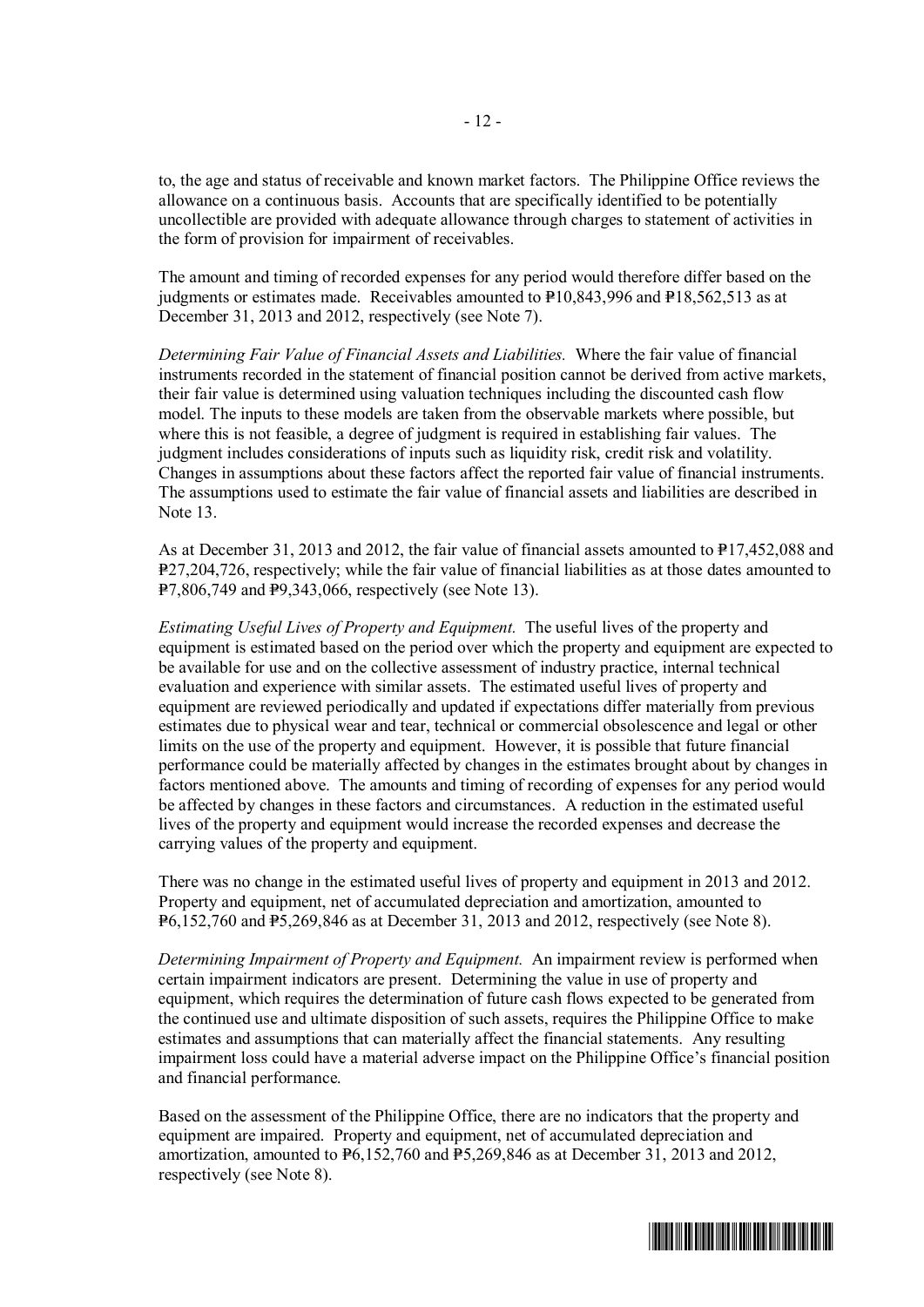*Determining Pension Costs.* The cost of defined benefit pension plans and the present value of the pension obligation are determined using actuarial valuations, which involves making various assumptions which may differ from actual developments in the future. Those assumptions are described in Note 12 and include, among others, discount rate, future salary rate increase mortality rates and future pension increases. Due to the complexity of the valuation, the underlying assumptions and its long term nature, a defined benefit obligation is highly sensitive to changes in these assumptions. All assumptions are reviewed at each reporting date.

Accrued pension liability (pension assets) amounted to  $\text{P279,110}$  and ( $\text{P100,039}$ ) as at December 31, 2013 and 2012, respectively (see Note 12).

In determining the appropriate discount rate, management considers the interest rates of government bonds that are denominated in the currency in which the benefits will be paid, with extrapolated maturities corresponding to the expected duration of the defined benefit obligation.

The mortality rate is based on publicly available mortality tables for the specific country and is modified accordingly with estimates of mortality improvements. Future salary increases and pension increases are based on expected future inflation rates for the specific country.

Further details about the assumptions used are provided in Note 12.

*Estimating Claims Under Legal Contingencies.* The estimate of probable costs for the resolution of possible claims has been developed in consultation with outside legal counsel handling the Philippine Office's defense in these matters and is based upon a thorough analysis of potential results. As at April 11, 2014, the Philippine Office is not involved in legal cases. As such, there were no outstanding liabilities arising from legal claims as of December 31, 2013 and 2012.

#### 6. **Future Changes in Accounting Policies**

The Institute did not early adopt the following standards and interpretations which have been approved but are not yet effective as of reporting date. Except as otherwise stated, these changes are not expected to have material effect on the Institute's financial statements.

- § PAS 36, *Impairment of Assets Recoverable Amount Disclosures for Non-Financial Assets (Amendments)* — These amendments remove the unintended consequences of PFRS 13 on the disclosures required under PAS 36. In addition, these amendments require disclosure of the recoverable amounts for the assets or cash-generating units (CGUs) for which impairment loss has been recognized or reversed during the period. These amendments are effective retrospectively for annual periods beginning on or after January 1, 2014 with earlier application permitted, provided PFRS 13 is also applied. The amendments affect disclosures only and have no impact on the Institute's financial position or performance.
- § Investment Entities *(Amendments to PFRS 10, PFRS 12 and PAS 27)* These amendments are effective for annual periods beginning on or after January 1, 2014. They provide an exception to the consolidation requirement for entities that meet the definition of an investment entity under PFRS 10. The exception to consolidation requires investment entities to account for subsidiaries at fair value through profit or loss.
- § Philippine Interpretation IFRIC 21, *Levies* IFRIC 21 clarifies that an entity recognizes a liability for a levy when the activity that triggers payment, as identified by the relevant legislation, occurs. For a levy that is triggered upon reaching a minimum threshold, the

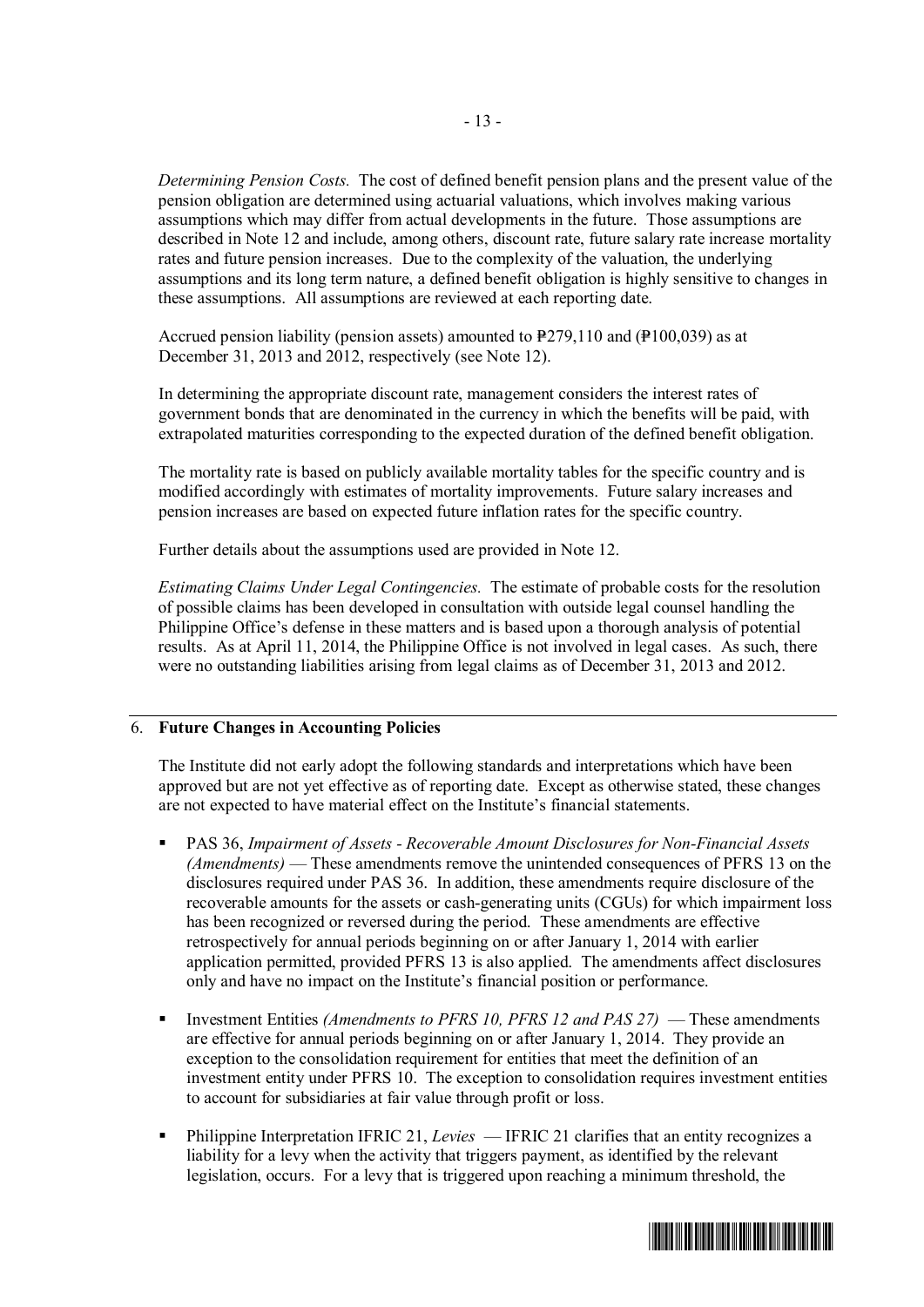interpretation clarifies that no liability should be anticipated before the specified minimum threshold is reached. IFRIC 21 is effective for annual periods beginning on or after January 1, 2014.

- § PAS 39, *Financial Instruments: Recognition and Measurement Novation of Derivatives and Continuation of Hedge Accounting (Amendments)* — These amendments provide relief from discontinuing hedge accounting when novation of a derivative designated as a hedging instrument meets certain criteria. These amendments are effective for annual periods beginning on or after January 1, 2014.
- § PAS 32, *Financial Instruments: Presentation Offsetting Financial Assets and Financial Liabilities (Amendments)* — The amendments clarify the meaning of "currently has a legally enforceable right to set-off" and also clarify the application of the PAS 32 offsetting criteria to settlement systems (such as central clearing house systems) which apply gross settlement mechanisms that are not simultaneous. The amendments affect presentation only and have no impact on the Institute's financial position or performance. The amendments to PAS 32 are to be retrospectively applied for annual periods beginning on or after January 1, 2014.
- § PAS 19, *Employee Benefits Defined Benefit Plans: Employee Contributions (Amendments)* — The amendments apply to contributions from employees or third parties to defined benefit plans. Contributions that are set out in the formal terms of the plan shall be accounted for as reductions to current service costs if they are linked to service or as part of the remeasurements of the net defined benefit asset or liability if they are not linked to service. Contributions that are discretionary shall be accounted for as reductions of current service cost upon payment of these contributions to the plans. The amendments to PAS 19 are to be retrospectively applied for annual periods beginning on or after July 1, 2014.

#### Annual Improvements to PFRSs (2010-2012 cycle)

The *Annual Improvements to PFRSs* (2010-2012 cycle) contain non-urgent but necessary amendments to the following standards. Except as otherwise stated, these changes are not expected to have material effect on the Institute's financial statements.

- § PFRS 2, *Share-based Payment Definition of Vesting Condition* The amendment revised the definitions of vesting condition and market condition and added the definitions of performance condition and service condition to clarify various issues. This amendment shall be prospectively applied to share-based payment transactions for which the grant date is on or after July 1, 2014.
- § PFRS 3, *Business Combinations Accounting for Contingent Consideration in a Business Combination* — The amendment clarifies that a contingent consideration that meets the definition of a financial instrument should be classified as a financial liability or as equity in accordance with PAS 32. Contingent consideration that is not classified as equity is subsequently measured at fair value through profit or loss whether or not it falls within the scope of PFRS 9 (or PAS 39, if PFRS 9 is not yet adopted). The amendment shall be prospectively applied to business combinations for which the acquisition date is on or after July 1, 2014.
- § PFRS 8, *Operating Segments Aggregation of Operating Segments and Reconciliation of the Total of the Reportable Segments' Assets to the Entity's Assets* — The amendments require entities to disclose the judgment made by management in aggregating two or more operating segments. This disclosure should include a brief description of the operating segments that have been aggregated in this way and the economic indicators that have been assessed in

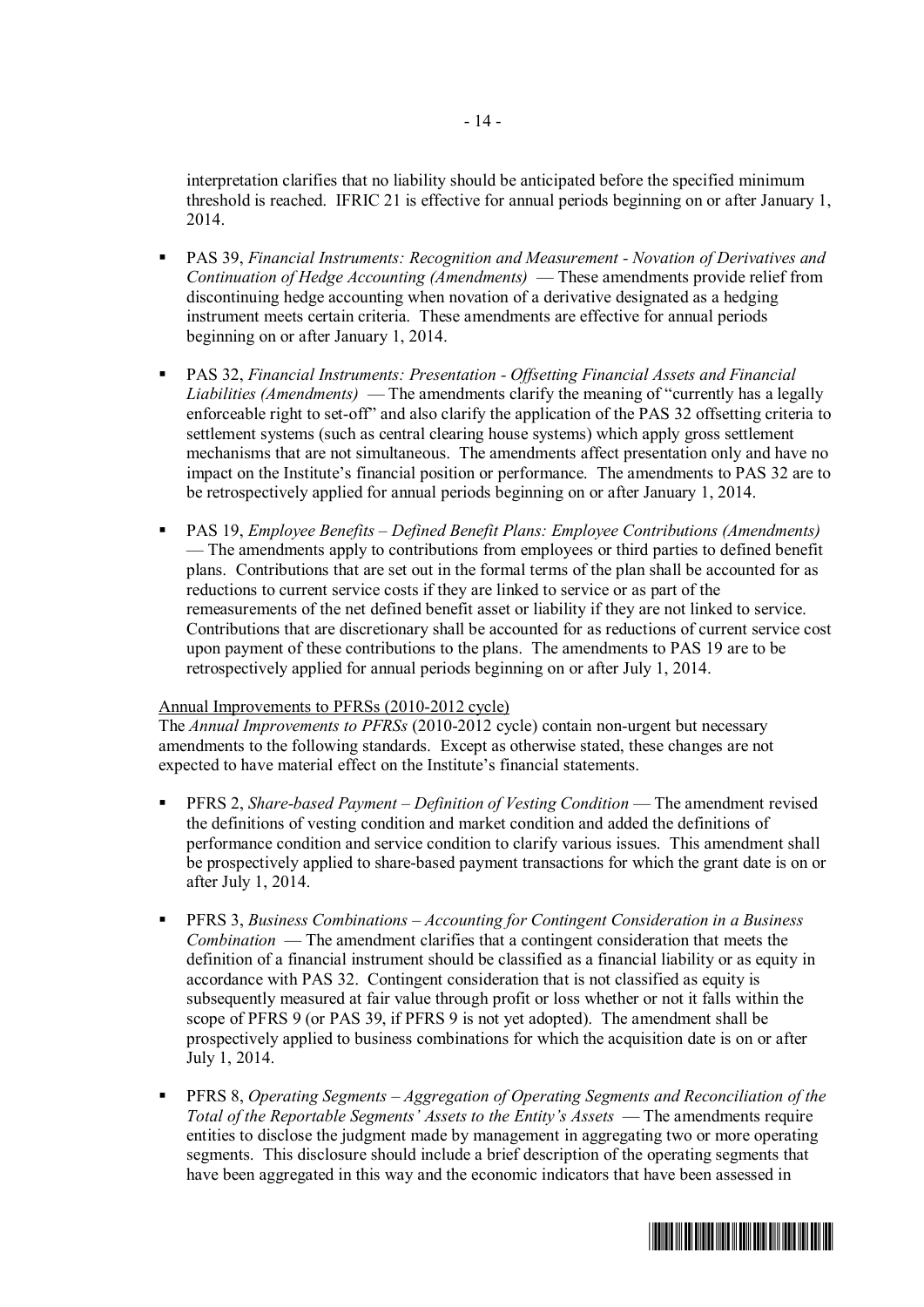determining that the aggregated operating segments share similar economic characteristics. The amendments also clarify that an entity shall provide reconciliations of the total of the reportable segments' assets to the entity's assets if such amounts are regularly provided to the chief operating decision maker. These amendments are effective for annual periods beginning on or after July 1, 2014 and are applied retrospectively.

- § PFRS 13, *Fair Value Measurement Short-term Receivables and Payables* The amendment clarifies that short-term receivables and payables with no stated interest rates can be held at invoice amounts when the effect of discounting is immaterial.
- § PAS 16, *Property, Plant and Equipment Revaluation Method Proportionate Restatement of Accumulated Depreciation* — The amendment clarifies that, upon revaluation of an item of property, plant and equipment, the carrying amount of the asset shall be adjusted to the revalued amount, and the asset shall be treated in one of the following ways:
	- a. The gross carrying amount is adjusted in a manner that is consistent with the revaluation of the carrying amount of the asset. The accumulated depreciation at the date of revaluation is adjusted to equal the difference between the gross carrying amount and the carrying amount of the asset after taking into account any accumulated impairment losses.
	- b. The accumulated depreciation is eliminated against the gross carrying amount of the asset.

The amendment is effective for annual periods beginning on or after July 1, 2014. The amendment shall apply to all revaluations recognized in annual periods beginning on or after the date of initial application of this amendment and in the immediately preceding annual period.

- § PAS 24, *Related Party Disclosures Key Management Personnel* The amendments clarify that an entity is a related party of the reporting entity if the said entity, or any member of a group for which it is a part of, provides key management personnel services to the reporting entity or to the parent company of the reporting entity. The amendments also clarify that a reporting entity that obtains management personnel services from another entity (also referred to as management entity) is not required to disclose the compensation paid or payable by the management entity to its employees or directors. The reporting entity is required to disclose the amounts incurred for the key management personnel services provided by a separate management entity. The amendments are effective for annual periods beginning on or after July 1, 2014 and are applied retrospectively. The amendments affect disclosures only and have no impact on the Institute's financial position or performance.
- § PAS 38, *Intangible Assets Revaluation Method Proportionate Restatement of Accumulated Amortization* — The amendments clarify that, upon revaluation of an intangible asset, the carrying amount of the asset shall be adjusted to the revalued amount, and the asset shall be treated in one of the following ways:
	- a. The gross carrying amount is adjusted in a manner that is consistent with the revaluation of the carrying amount of the asset. The accumulated amortization at the date of revaluation is adjusted to equal the difference between the gross carrying amount and the carrying amount of the asset after taking into account any accumulated impairment losses.
	- b. The accumulated amortization is eliminated against the gross carrying amount of the asset.

The amendments also clarify that the amount of the adjustment of the accumulated amortization should form part of the increase or decrease in the carrying amount accounted for in accordance with the standard.

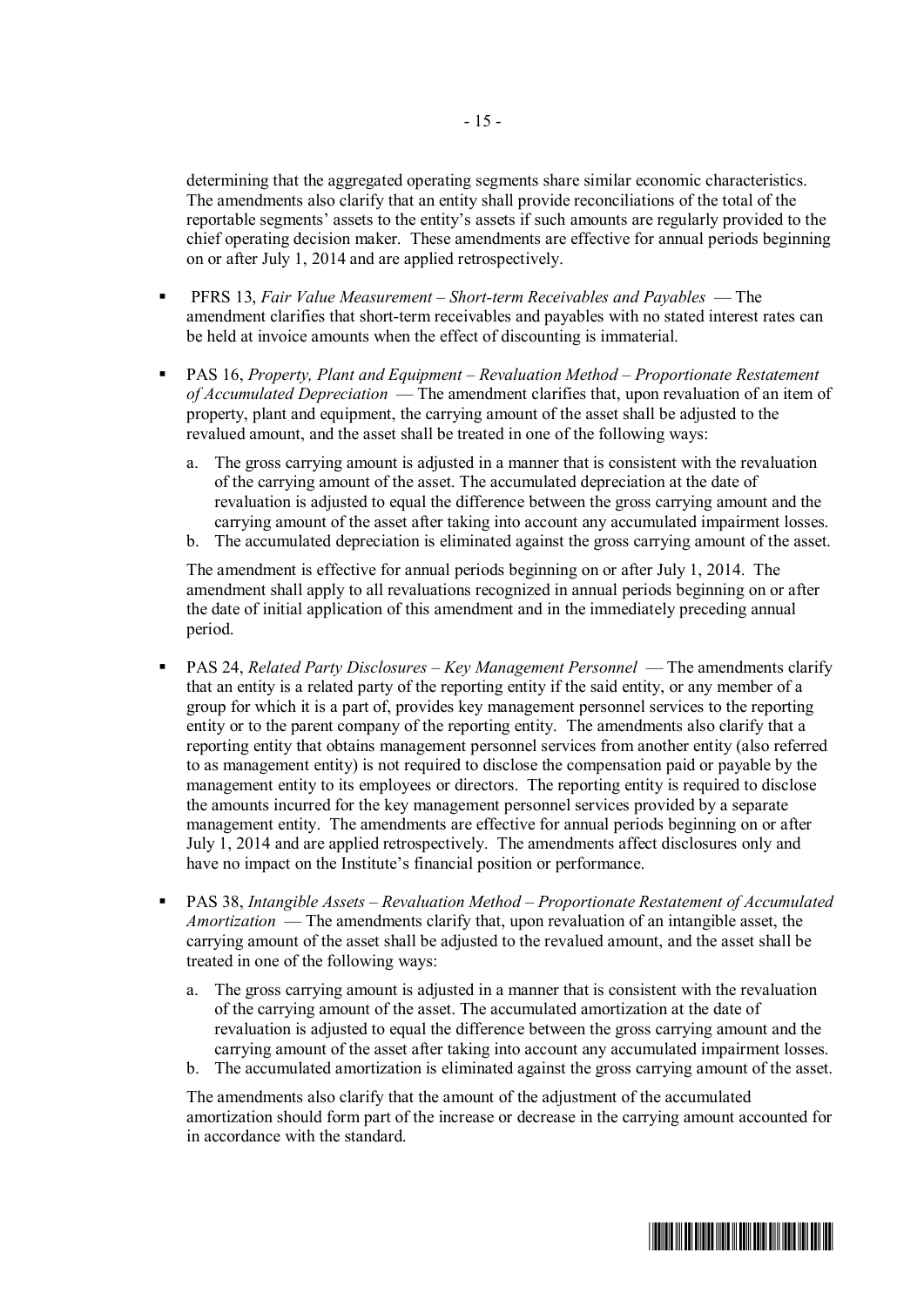The amendments are effective for annual periods beginning on or after July 1, 2014. The amendments shall apply to all revaluations recognized in annual periods beginning on or after the date of initial application of this amendment and in the immediately preceding annual period.

### Annual Improvements to PFRSs (2011-2013 cycle)

The *Annual Improvements to PFRSs* (2011-2013 cycle) contain non-urgent but necessary amendments to the following standards. Except as otherwise stated, these changes are not expected to have material effect on the Institute's financial statements.

- § PFRS 1, *First-time Adoption of Philippine Financial Reporting Standards Meaning of 'Effective PFRSs'* — The amendment clarifies that an entity may choose to apply either a current standard or a new standard that is not yet mandatory, but that permits early application, provided either standard is applied consistently throughout the periods presented in the entity's first PFRS financial statements.
- § PFRS 3, *Business Combinations Scope Exceptions for Joint Arrangements* The amendment clarifies that PFRS 3 does not apply to the accounting for the formation of a joint arrangement in the financial statements of the joint arrangement itself. The amendment is effective for annual periods beginning on or after July 1 2014 and is applied prospectively.
- § PFRS 13, *Fair Value Measurement Portfolio Exception* The amendment clarifies that the portfolio exception in PFRS 13 can be applied to financial assets, financial liabilities and other contracts. The amendment is effective for annual periods beginning on or after July 1 2014 and is applied prospectively.
- § PAS 40, *Investment Property* The amendment clarifies the interrelationship between PFRS 3 and PAS 40 when classifying property as investment property or owner-occupied property. The amendment stated that judgment is needed when determining whether the acquisition of investment property is the acquisition of an asset or a group of assets or a business combination within the scope of PFRS 3. This judgment is based on the guidance of PFRS 3. This amendment is effective for annual periods beginning on or after July 1, 2014 and is applied prospectively.
- § PFRS 9, *Financial Instruments* PFRS 9, as issued, reflects the first and third phases of the project to replace PAS 39 and applies to the classification and measurement of financial assets and liabilities and hedge accounting, respectively. Work on the second phase, which relate to impairment of financial instruments, and the limited amendments to the classification and measurement model is still ongoing, with a view to replace PAS 39 in its entirety. PFRS 9 requires all financial assets to be measured at fair value at initial recognition. A debt financial asset may, if the fair value option (FVO) is not invoked, be subsequently measured at amortized cost if it is held within a business model that has the objective to hold the assets to collect the contractual cash flows and its contractual terms give rise, on specified dates, to cash flows that are solely payments of principal and interest on the principal outstanding. All other debt instruments are subsequently measured at fair value through profit or loss. All equity financial assets are measured at fair value either through other comprehensive income (OCI) or profit or loss. Equity financial assets held for trading must be measured at fair value through profit or loss. For liabilities designated as at FVPL using the fair value option, the amount of change in the fair value of a liability that is attributable to changes in credit risk must be presented in OCI. The remainder of the change in fair value is presented in profit or loss, unless presentation of the fair value change relating to the entity's own credit risk in OCI would create or enlarge an accounting mismatch in profit or loss. All other PAS 39

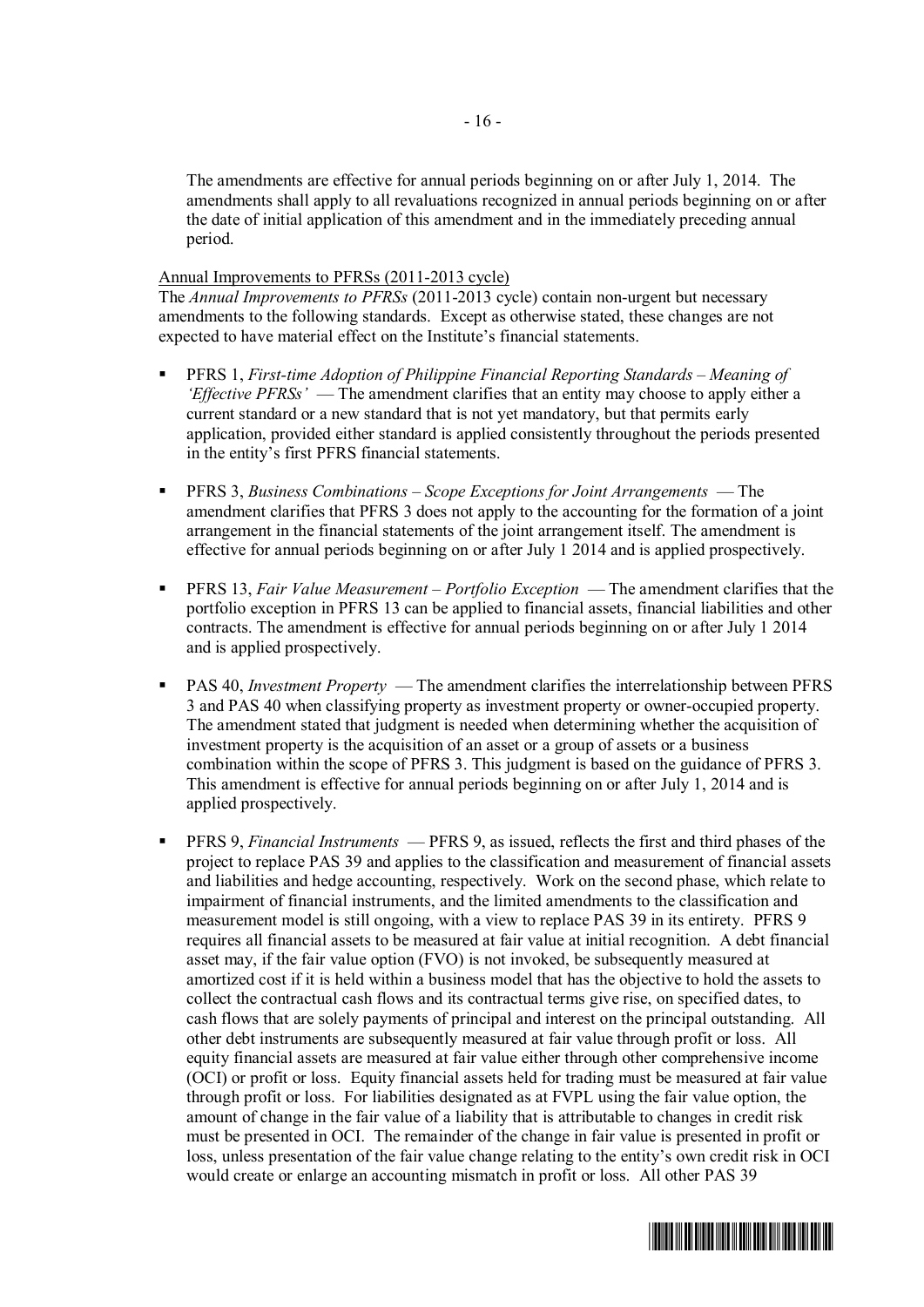classification and measurement requirements for financial liabilities have been carried forward to PFRS 9, including the embedded derivative bifurcation rules and the criteria for using the FVO. The adoption of the first phase of PFRS 9 will have an effect on the classification and measurement of the Group's financial assets, but will potentially have no impact on the classification and measurement of financial liabilities.

On hedge accounting, PFRS 9 replaces the rules-based hedge accounting model of PAS 39 with a more principles-based approach. Changes include replacing the rules-based hedge effectiveness test with an objectives-based test that focuses on the economic relationship between the hedged item and the hedging instrument, and the effect of credit risk on that economic relationship; allowing risk components to be designated as the hedged item, not only for financial items, but also for non-financial items, provided that the risk component is separately identifiable and reliably measurable; and allowing the time value of an option, the forward element of a forward contract and any foreign currency basis spread to be excluded from the designation of a financial instrument as the hedging instrument and accounted for as costs of hedging. PFRS 9 also requires more extensive disclosures for hedge accounting.

PFRS 9 currently has no mandatory effective date. PFRS 9 may be applied before the completion of the limited amendments to the classification and measurement model and impairment methodology. The Institute will not adopt the standard before the completion of the limited amendments and the second phase of the project.

§ Philippine Interpretation IFRIC 15, *Agreements for the Construction of Real Estate* — This interpretation covers accounting for revenue and associated expenses by entities that undertake the construction of real estate directly or through subcontractors. The interpretation requires that revenue on construction of real estate be recognized only upon completion, except when such contract qualifies as construction contract to be accounted for under PAS 11 or involves rendering of services in which case revenue is recognized based on stage of completion. Contracts involving provision of services with the construction materials and where the risks and reward of ownership are transferred to the buyer on a continuous basis will also be accounted for based on stage of completion. The SEC and the Financial Reporting Standards Council (FRSC) have deferred the effectivity of this interpretation until the final Revenue standard is issued by the International Accounting Standards Board (IASB) and an evaluation of the requirements of the final Revenue standard against the practices of the Philippine real estate industry is completed.

#### 7. **Receivables**

This account consists of:

|                                    | 2013                     | 2012                       |
|------------------------------------|--------------------------|----------------------------|
| Trade receivables                  | P6,761,072               | 47,565,164                 |
| Contributions receivable           | 3,953,513                | 10,816,292                 |
| Advances to officers and employees | 129.411                  | 181,057                    |
|                                    | P <sub>10</sub> ,843,996 | P <sub>18</sub> , 562, 513 |

The contributions receivable are due within one year. These receivables are covered by signed grant agreements. Trade receivables which consist of grants arising from technical assistance, study programs and training courses and advances to officers and employees and are noninterestbearing and have an average term of one year.

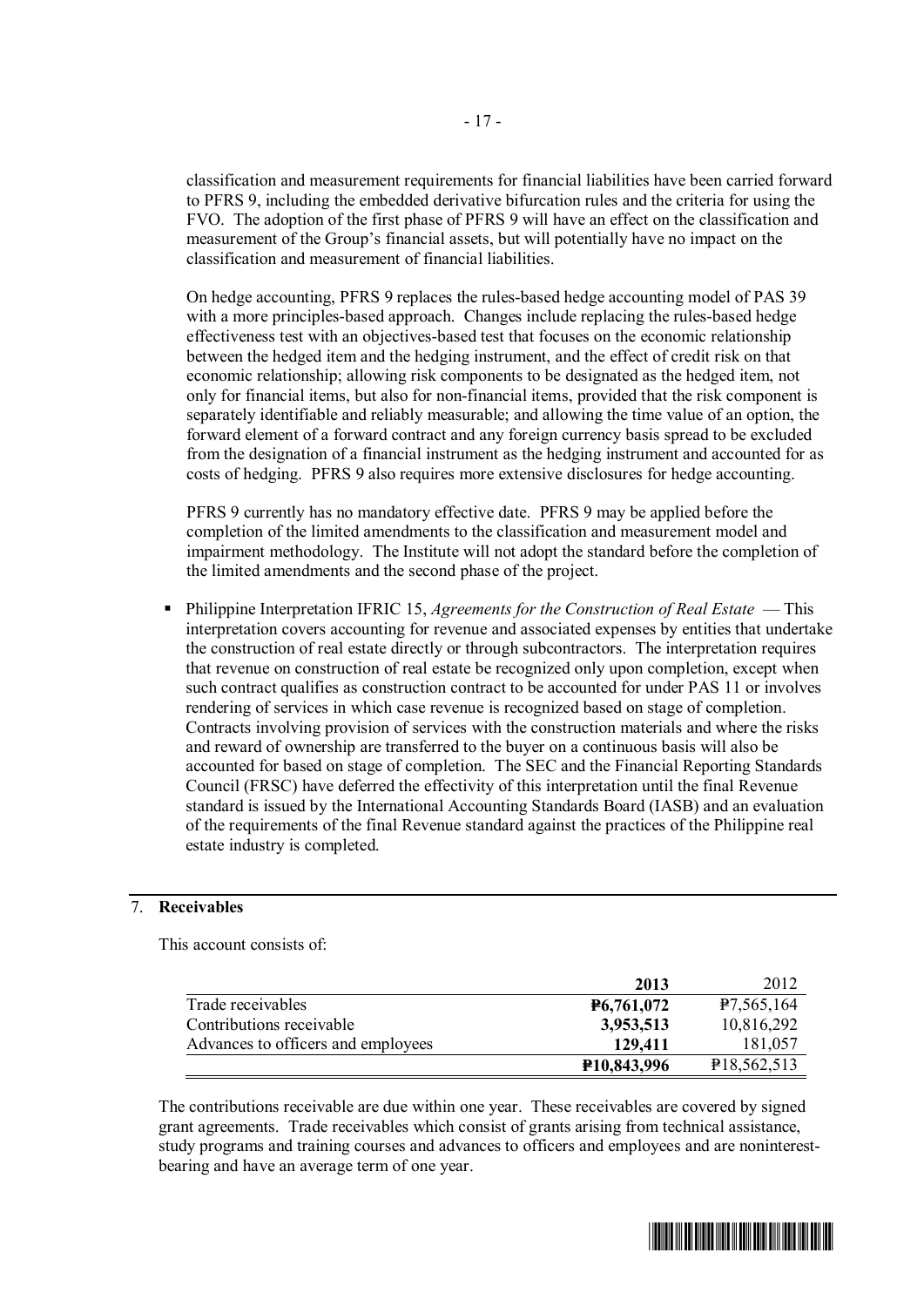#### 8. **Property and Equipment**

This account consists of:

|                                                                                                                      |                                  |                       |                                     | 2013                                   |                              |                          |
|----------------------------------------------------------------------------------------------------------------------|----------------------------------|-----------------------|-------------------------------------|----------------------------------------|------------------------------|--------------------------|
|                                                                                                                      | Leasehold<br><b>Improvements</b> | <b>Buildings</b>      | <b>Furniture</b><br>Equipment       | and Office Transportation<br>Equipment | Other<br>Equipment           | <b>Total</b>             |
| Cost                                                                                                                 |                                  |                       |                                     |                                        |                              |                          |
| Balance at beginning of year<br>Additions                                                                            | P2.276.547                       | P31.735.935<br>29,906 | P <sub>20</sub> ,942,986<br>320,061 | P9.865.441<br>1,265,000                | <b>P8.462.934</b><br>470,103 | P73,283,843<br>2,085,070 |
| Balance at end of year                                                                                               | 2,276,547                        | 31,765,841            | 21.263.047                          | 11.130.441                             | 8,933,037                    | 75,368,913               |
| <b>Accumulated Depreciation</b><br>and Amortization<br>Balance at beginning of year<br>Depreciation and amortization | 2,211,163                        | 29.814.450            | 19,597,360                          | 9,738,201                              | 6,652,823                    | 68,013,997               |
| (see Note 11)                                                                                                        | 10.806                           | 213.636               | 275,854                             | 153.451                                | 548,409                      | 1,202,156                |
| Balance at end of year                                                                                               | 2,221,969                        | 30.028.086            | 19,873,214                          | 9,891,652                              | 7,201,232                    | 69,216,153               |
| <b>Net Book Value</b>                                                                                                | <b>P54,578</b>                   | P1,737,755            | P <sub>1,389</sub> ,833             | P1,238,789                             | <b>P1,731,805</b>            | <b>P6,152,760</b>        |

|                                                     | 2012                      |                  |                                      |                             |                        |                          |
|-----------------------------------------------------|---------------------------|------------------|--------------------------------------|-----------------------------|------------------------|--------------------------|
|                                                     | Leasehold<br>Improvements | <b>Buildings</b> | Furniture<br>and Office<br>Equipment | Transportation<br>Equipment | Other<br>Equipment     | Total                    |
| Cost                                                |                           |                  |                                      |                             |                        |                          |
| Balance at beginning of year                        | P <sub>2</sub> ,276,547   | P30,536,740      | P20,490,515                          | P9,728,341                  | P <sub>7.414.139</sub> | P <sub>70</sub> ,446,282 |
| Additions                                           |                           | 1,199,195        | 452,471                              | 137,100                     | 1,048,795              | 2,837,561                |
| Balance at end of year                              | 2,276,547                 | 31,735,935       | 20,942,986                           | 9,865,441                   | 8,462,934              | 73,283,843               |
| <b>Accumulated Depreciation</b><br>and Amortization |                           |                  |                                      |                             |                        |                          |
| Balance at beginning of year                        | 2,157,208                 | 29,475,595       | 19,238,671                           | 9,728,341                   | 6,228,085              | 66,827,900               |
| Depreciation and amortization                       |                           |                  |                                      |                             |                        |                          |
| (see Note 11)                                       | 53,955                    | 338,855          | 358,689                              | 9,860                       | 424,738                | 1,186,097                |
| Balance at end of year                              | 2,211,163                 | 29,814,450       | 19,597,360                           | 9,738,201                   | 6,652,823              | 68,013,997               |
| <b>Net Book Value</b>                               | P65,384                   | P1,921,485       | P1,345,626                           | P <sub>127,240</sub>        | P <sub>1.810.111</sub> | P5,269,846               |

The Philippine Office donated its land in Cavite to the Philippine Rural Reconstruction Movement, Inc. (PRRM) in 1975. Excluded from this donation were buildings and other improvements on such land. In the same year, PRRM and the Philippine Office entered into a lease agreement on the land in Cavite for a period of 25 years, renewable for another 25 years upon mutual agreement of the parties concerned. The annual rental under the lease contract was =15,175 until May 25, 2000. On May 23, 2000, the Philippine Office and PRRM executed a P contract to confirm their agreement to share the Cavite campus for rural reconstruction work. The contract permits the Philippine Office to use its portion of the campus without rent through May 25, 2025 and may be extended for another 25 years upon mutual agreement of the parties concerned. The fair value of the free rent amounting to  $P720,000$  in 2013 and 2012 is recognized as part of other revenue and program services in the statements of activities.

The Philippine Office has fully depreciated property and equipment still used in the operations with cost amounting to  $P93,001,108$  and  $P64,993,766$  as at December 31, 2013 and 2012, respectively. The Philippine Office has no idle assets as at December 31, 2013 and 2012.

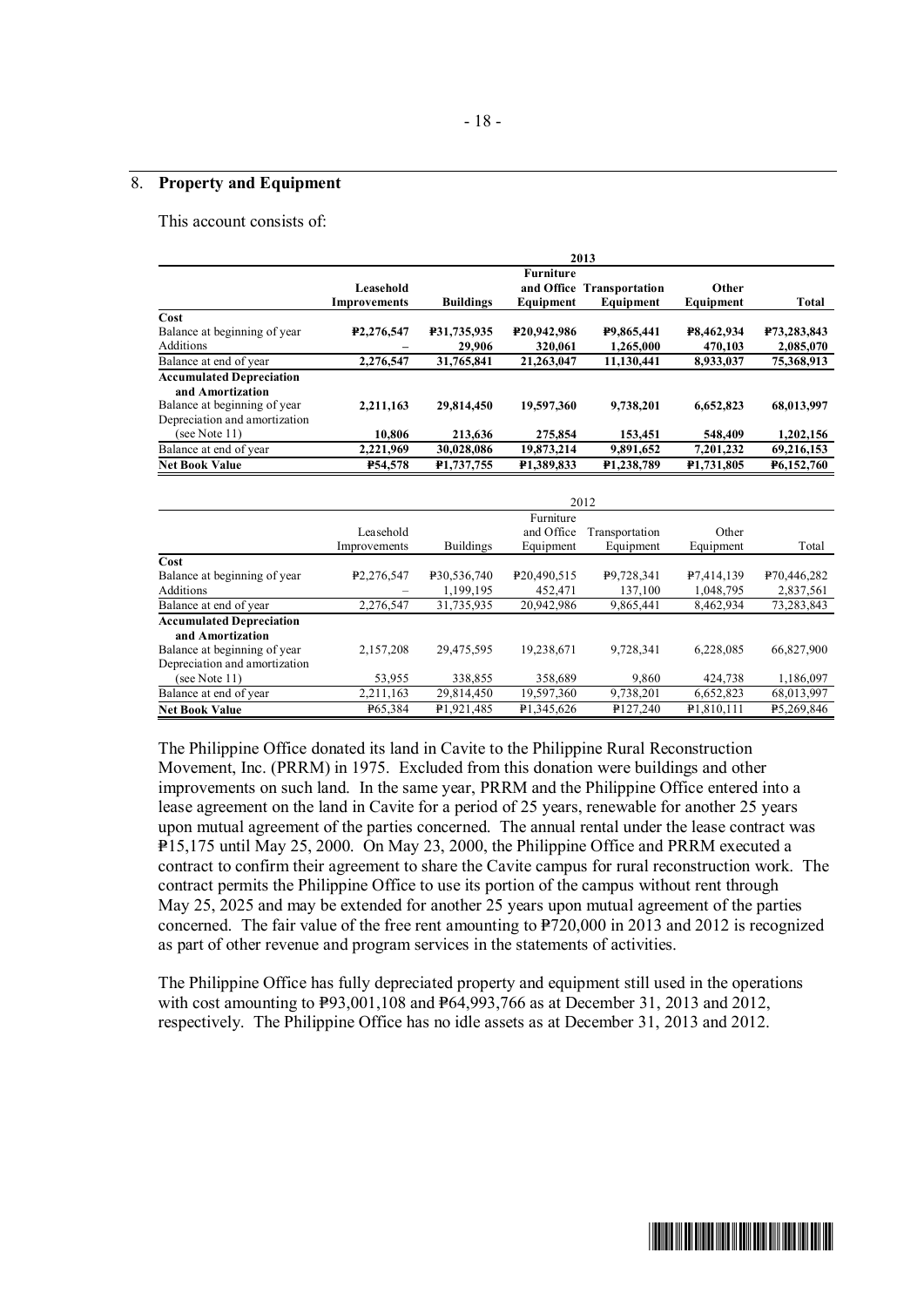## 9. **Accounts Payable and Other Current Liabilities**

This account consists of:

|                                    | 2013                    | 2012                     |
|------------------------------------|-------------------------|--------------------------|
| Interoffice payables (see Note 10) | P <sub>6</sub> ,227,669 | <b>P5,262,788</b>        |
| Vouchers payable                   | 1,579,080               | 4,080,278                |
| Accrued expenses                   | 198,676                 | 1,939,286                |
|                                    | P8,005,425              | P <sub>11,282</sub> ,352 |

Interoffice payables are non-interest bearing and have an average term of one year. Vouchers payable are noninterest-bearing and are generally on 30 to 60 days' term. Accrued expenses represent statutory payables such as withholding taxes, SSS premiums and other liabilities to the government.

### 10. **Related Party Disclosures**

The Philippine Office has transactions with related parties (other regional offices). These include advances, other receivables and payables pertaining to the sharing of expenses among regional offices. Interoffice receivables and payables are included as part of "Receivables" and "Accounts payable and other current liabilities" accounts, respectively, in the statements of financial position (see Notes 7 and 9).

|                                            |      |                   | Outstanding<br><b>Balance</b> |                                                                |            |
|--------------------------------------------|------|-------------------|-------------------------------|----------------------------------------------------------------|------------|
|                                            |      | Amount/Volume     | Receivable                    |                                                                |            |
| Category                                   | Year | of Transactions   | (Payable)                     | Terms                                                          | Conditions |
| Other regional office<br>Headquarters (HO) |      |                   |                               |                                                                |            |
| (1) Expense allocation                     | 2013 | <b>P3,566,484</b> |                               | $(F6, 227, 669)$ Noninterest-bearing,<br>collectible on demand | Unsecured  |
|                                            | 2012 | 2,800,132         | (5,262,788)                   | Noninterest-bearing.<br>collectible on demand                  | Unsecured. |

Compensation of key management personnel of the Philippine Office are as follows:

|                                     | 2013              | 2012                   |
|-------------------------------------|-------------------|------------------------|
| Salaries and wages                  | <b>P3,940,581</b> | P3,940,581             |
| Pension costs (see Notes 11 and 12) | 394,058           | 394,058                |
|                                     | P4,334,639        | P <sub>4</sub> 334,639 |

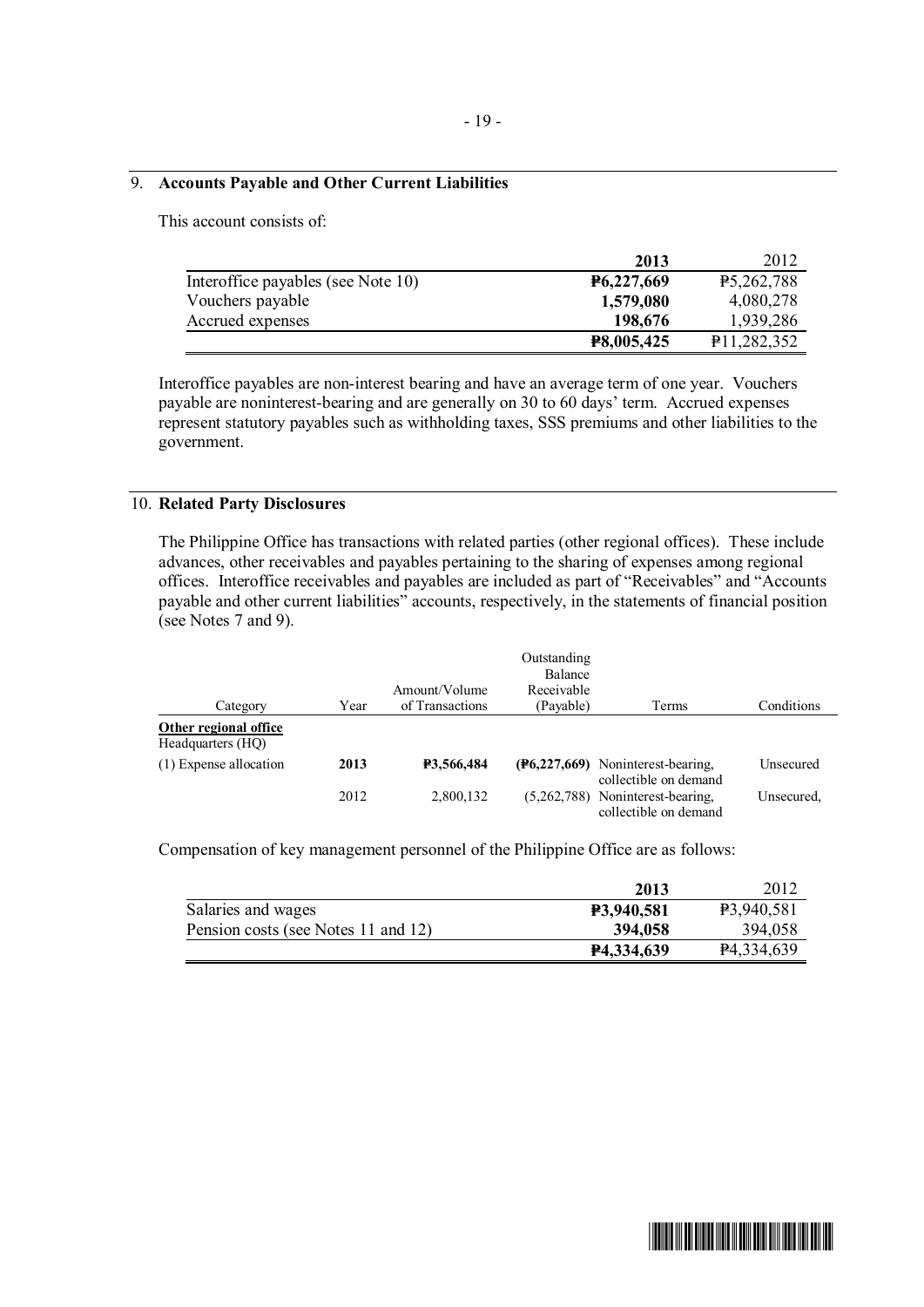## 11. **Expenses**

This account consists of:

|                                  |                    |                          |              | 2013                       |            |                          |                            |
|----------------------------------|--------------------|--------------------------|--------------|----------------------------|------------|--------------------------|----------------------------|
|                                  |                    | <b>Program Services</b>  |              | <b>Supporting Services</b> |            |                          |                            |
|                                  | Learning           | <b>Applied</b>           |              | Management                 | Fund       |                          | Total                      |
|                                  | Community          | Learning                 | <b>Total</b> | and General                | Raising    | <b>Total</b>             | <b>Expenses</b>            |
| Staff cost (see Notes 10 and 12) | <b>P6,180,396</b>  | <b>P3,904,301</b>        | P10,084,697  | <b>P3,744,133</b>          | P930,335   | <b>P4,674,468</b>        | P <sub>14</sub> ,759,165   |
| Field program expenses           | 4,680,679          | 2,956,894                | 7,637,573    | 2,835,592                  | 704,583    | 3,540,175                | 11,177,748                 |
| Food and accommodation           | 2,874,163          | 1,815,676                | 4,689,839    | 1,741,190                  | 432,648    | 2,173,838                | 6,863,677                  |
| Rental and maintenance of        |                    |                          |              |                            |            |                          |                            |
| premises                         | 2,067,138          | 1,305,860                | 3,372,998    | 1,252,289                  | 311,166    | 1,563,455                | 4,936,453                  |
| Collaborating agency expenses    | 707,559            | 446,982                  | 1,154,541    | 428,645                    | 106,509    | 535,154                  | 1,689,695                  |
| Rental and maintenance of        |                    |                          |              |                            |            |                          |                            |
| furniture, equipment and         |                    |                          |              |                            |            |                          |                            |
| vehicle                          | 577,130            | 364,586                  | 941,716      | 349,630                    | 86,875     | 436,505                  | 1,378,221                  |
| Contractual services             | 501,619            | 316,884                  | 818,503      | 303,885                    | 75,509     | 379,394                  | 1,197,897                  |
| Printing and publication         | 519,583            | 328,233                  | 847,816      | 314,768                    | 78,213     | 392,981                  | 1,240,797                  |
| Depreciation and amortization    |                    |                          |              |                            |            |                          |                            |
| (see Note 8)                     | 503,403            | 318,011                  | 821,414      | 304,965                    | 75,777     | 380,742                  | 1,202,156                  |
| Communication                    | 378,737            | 239,257                  | 617,994      | 229,442                    | 57,011     | 286,453                  | 904,447                    |
| Travel                           | 111,114            | 70,193                   | 181,307      | 67,314                     | 16,726     | 84,040                   | 265,347                    |
| Supplies and materials           | 41,926             | 26,486                   | 68,412       | 25,399                     | 6,311      | 31,710                   | 100,122                    |
| Staff education                  | 18,836             | 11,899                   | 30,735       | 11,411                     | 2,835      | 14,246                   | 44,981                     |
| Others                           | 1,261,519          | 796,932                  | 2,058,451    | 496,924                    | 123,477    | 620,401                  | 2,678,852                  |
|                                  | <b>P20,423,802</b> | P <sub>12,902</sub> ,194 | P33,325,996  | P12,105,587                | P3.007.975 | P <sub>15</sub> ,113,562 | P <sub>48</sub> , 439, 558 |

|                                  | 2012 (As restated - Note 3) |                         |                          |                            |                         |                            |             |
|----------------------------------|-----------------------------|-------------------------|--------------------------|----------------------------|-------------------------|----------------------------|-------------|
|                                  |                             | Program Services        |                          | <b>Supporting Services</b> |                         |                            |             |
|                                  | Learning                    | Applied                 |                          | Management                 | Fund                    |                            | Total       |
|                                  | Community                   | Learning                | Total                    | and General                | Raising                 | Total                      | Expenses    |
| Field program expenses           | P6,503,731                  | P <sub>5</sub> ,927,846 | P <sub>12</sub> ,431,577 | P3,888,689                 | P910,327                | P <sub>4</sub> ,799,016    | P17,230,593 |
| Staff cost (see Notes 10 and 12) | 4,436,291                   | 4,043,471               | 8,479,762                | 2,652,532                  | 620,948                 | 3,273,480                  | 11,753,242  |
| Food and accommodation           | 2,066,368                   | 1,883,398               | 3,949,766                | 1,235,516                  | 289,230                 | 1,524,746                  | 5,474,512   |
| Rental and maintenance of        |                             |                         |                          |                            |                         |                            |             |
| premises                         | 1,262,799                   | 1,150,982               | 2,413,781                | 755,048                    | 176,754                 | 931,802                    | 3,345,583   |
| Collaborating agency expenses    | 1,120,057                   | 1,020,880               | 2,140,937                | 669,701                    | 156,774                 | 826,475                    | 2,967,412   |
| Contractual services             | 466,972                     | 425,623                 | 892,595                  | 279,210                    | 65,362                  | 344,572                    | 1,237,167   |
| Depreciation and amortization    |                             |                         |                          |                            |                         |                            |             |
| (see Note 8)                     | 447,695                     | 408,053                 | 855,748                  | 267,685                    | 62,664                  | 330,349                    | 1,186,097   |
| Rental and maintenance of        |                             |                         |                          |                            |                         |                            |             |
| furniture, equipment and         |                             |                         |                          |                            |                         |                            |             |
| vehicle                          | 180,471                     | 164,491                 | 344,962                  | 107,907                    | 25,261                  | 133,168                    | 478,130     |
| Communication                    | 163,381                     | 148,914                 | 312,295                  | 97,688                     | 22,868                  | 120,556                    | 432,851     |
| Printing and publication         | 101,045                     | 92,098                  | 193,143                  | 60,416                     | 14,143                  | 74,559                     | 267,702     |
| Travel                           | 85,490                      | 77,920                  | 163,410                  | 51,116                     | 11,966                  | 63,082                     | 226,492     |
| Supplies and materials           | 57,677                      | 52,570                  | 110,247                  | 34,486                     | 8,073                   | 42,559                     | 152,806     |
| Staff education                  | 42,451                      | 38,692                  | 81,143                   | 25,382                     | 5,942                   | 31,324                     | 112,467     |
| Others                           | 1,514,084                   | 1,380,016               | 2,894,100                | 2,466,591                  | 159,202                 | 2,625,793                  | 5,519,893   |
|                                  | P <sub>18</sub> ,448,512    | P <sub>16,814,954</sub> | P35,263,466              | P <sub>12,591,967</sub>    | P <sub>2</sub> ,529,514 | P <sub>15</sub> , 121, 481 | P50,384,947 |

The foregoing expenses incurred by the Philippine Office are classified by functional category of program and support services. The functional categories included under program services are described as follows:

a. Learning Community Program

This program aims to: (1) enable people and their communities to effect meaningful change in their lives through research and learning process; and, (2) generate knowledge about participatory human development through practical experience. Capacity building of people and their institutions is achieved at the community level through this program.

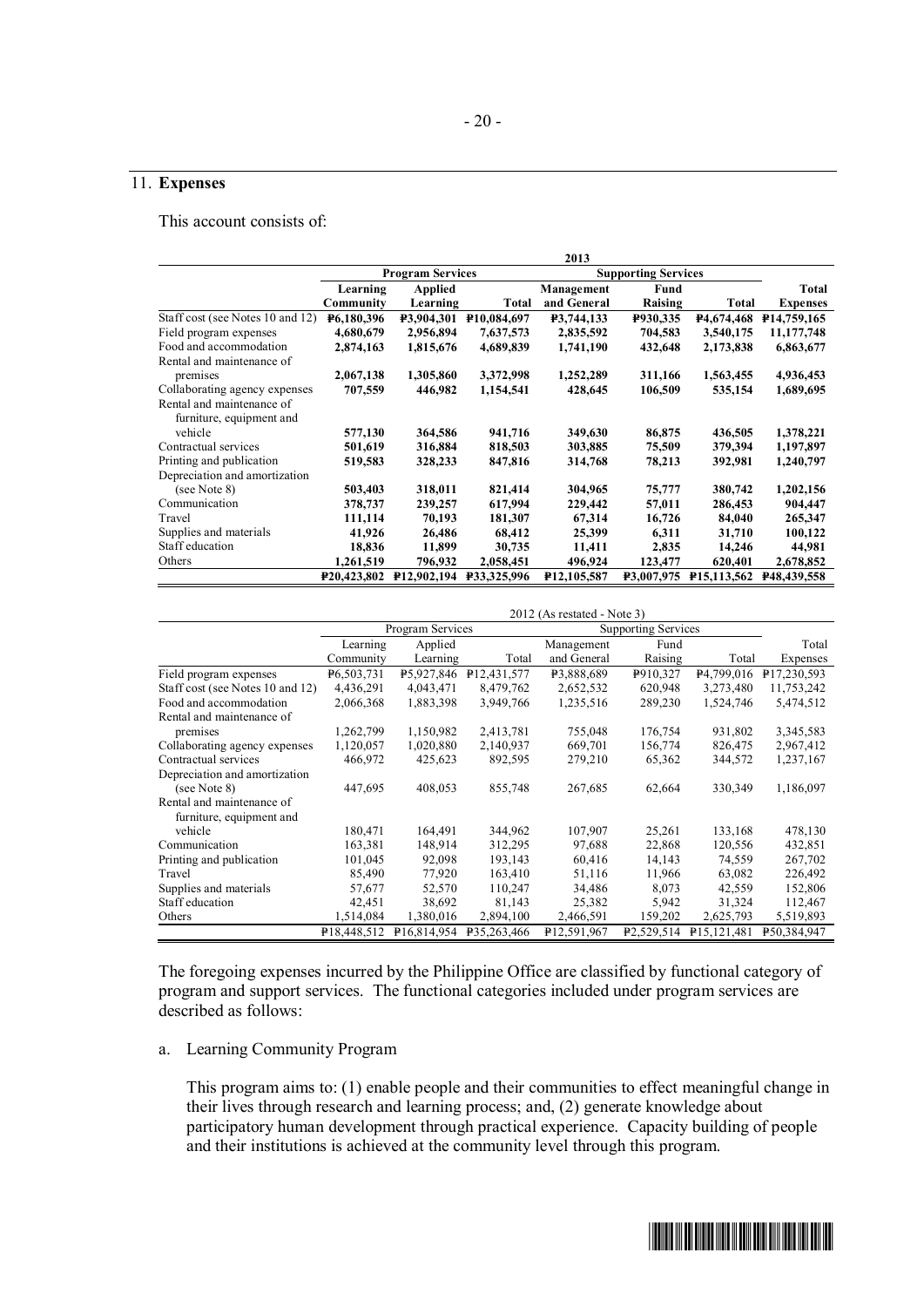b. Applied Learning Program

This program aims to contribute to the global body of knowledge on organizational and program effectiveness and good governance through practical trainings, workshops, conferences, technical assistance, study programs and publications. The focus is to transform field experience into a unique, informed, evolving and on-site learning through interaction between community members and development practitioners engaged at national, regional and global levels.

## 12. **Pension Costs**

The Philippine Office has a funded, noncontributory defined benefit pension plan, administered by a trustee, covering substantially all of its qualified employees.

The following tables summarize the components of pension costs recognized in the statements of activities and accrued pension costs recognized in the statements of financial position:

|                                                  |                         | 2012                   |
|--------------------------------------------------|-------------------------|------------------------|
|                                                  |                         | (As restated -         |
|                                                  | 2013                    | see Note 3)            |
| Pension costs:                                   |                         |                        |
| Current service cost                             | P <sub>1</sub> ,201,878 | P <sub>768</sub> , 323 |
| Net interest cost on benefit obligation          | (90, 817)               | 105,887                |
|                                                  | 1,111,061               | 874,210                |
| Actuarial gain (loss) recognized in statement of |                         |                        |
| activities                                       | (294,060)               | 104,529                |
|                                                  | P817,001                | P978,739               |
|                                                  |                         |                        |
|                                                  |                         | 2012                   |
|                                                  |                         | (As restated -         |
|                                                  | 2013                    | see Note 3)            |
| Accrued pension costs (pension assets):          |                         |                        |
| Present value of defined benefit obligation      | P9,131,252              | P7,356,095             |
| Fair value of plan assets                        | (8,852,142)             | (7, 456, 134)          |
|                                                  | P279,110                | (100, 039)             |

Changes in the present value of the defined benefit obligation are as follow:

|                                     | 2013       | 2012                    |
|-------------------------------------|------------|-------------------------|
| Balance at beginning of year        | P7,356,095 | P <sub>6</sub> ,254,062 |
| Current service cost                | 1,201,878  | 768,323                 |
| Interest cost on benefit obligation | 319,072    | 551,113                 |
| Benefits paid                       | (39, 854)  | (112, 874)              |
| Actuarial loss (gain)               | 294,060    | (104, 529)              |
| Balance at end of year              | P9,131,251 | P7,356,095              |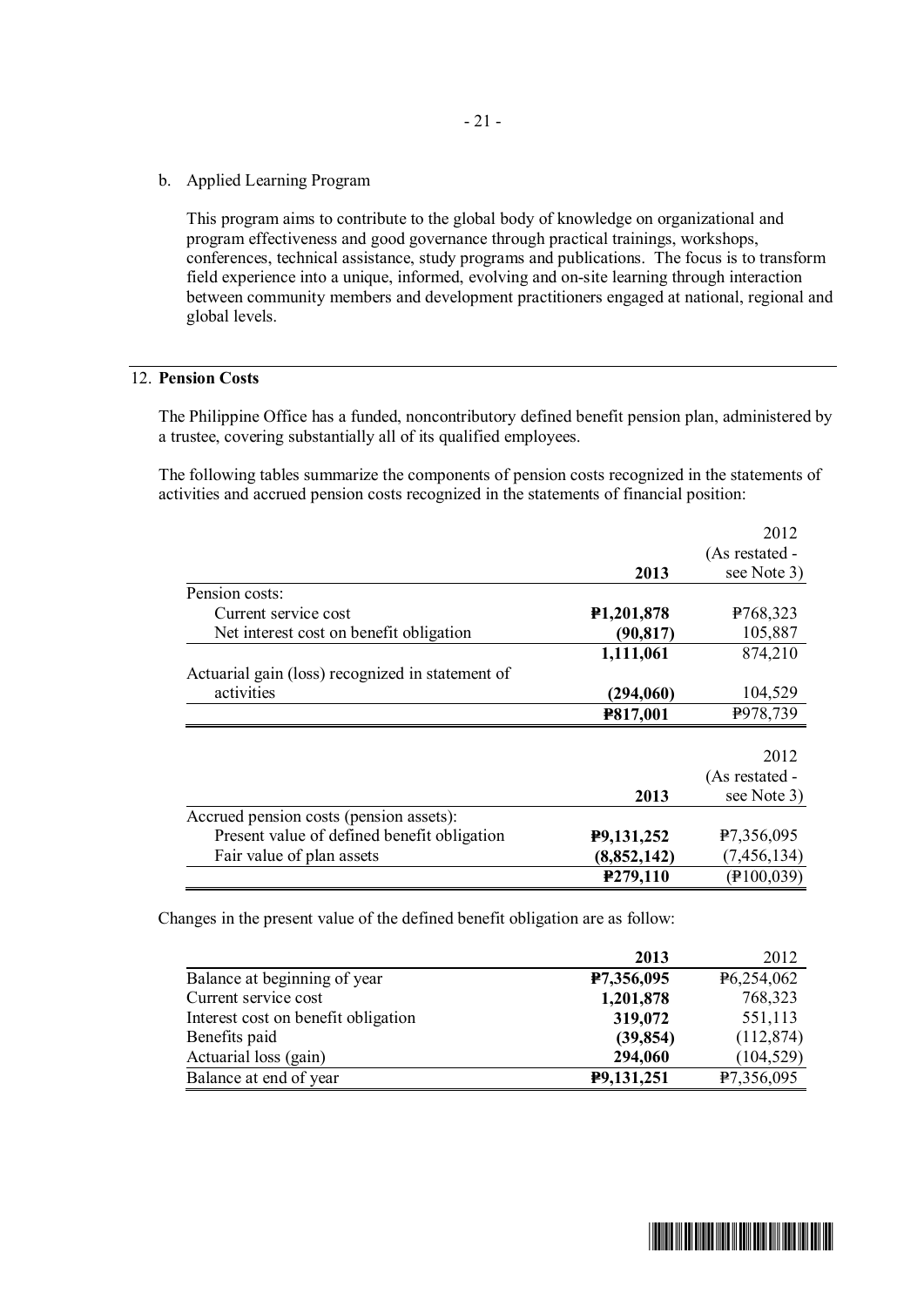Changes in the fair value of plan assets are as follow:

|                                               | 2013       | 2012       |
|-----------------------------------------------|------------|------------|
| Balance at beginning of year                  | P7,456,135 | P6,368,314 |
| Contributions made                            | 1,025,972  | 755,469    |
| Interest income included in net interest cost | 409,889    | 445,226    |
| Benefits paid                                 | (39, 854)  | (112, 874) |
| Balance at end of year                        | P8,852,142 | P7,456,135 |

Movements of accrued pension costs (pension assets) are as follows:

|                              | 2013          | 2012              |
|------------------------------|---------------|-------------------|
| Balance at beginning of year | $($ P100,039) | $($ P114,250)     |
| Pension costs                | 1,111,061     | 874,210           |
| Contributions made           | (1,025,972)   | (755, 469)        |
| Actuarial loss (gain)        | 294,060       | (104, 529)        |
| Balance at end of year       | P279,110      | $($ P $100, 039)$ |

The amounts for the current annual period and previous periods of Philippine Office's unfunded obligation and experience adjustments are as follow:

|                               | 2013                  | 2012       | 2011          | 2010       |
|-------------------------------|-----------------------|------------|---------------|------------|
| Unfunded obligation (surplus) | P <sub>279</sub> ,110 | (100, 039) | $($ P114,252) | P1,265,400 |
| Experience gain (loss) on     |                       |            |               |            |
| defined benefit obligation    | _                     |            |               |            |

The principal assumptions used in determining accrued pension costs are shown below:

|                      | 2013     | 2012     |
|----------------------|----------|----------|
| Discount rates       | 4.87%    | $3.24\%$ |
| Salary increase rate | $5.00\%$ | $5.00\%$ |

The Philippine Office expects to contribute  $P1,202,742$  to its defined retirement plan in 2014.

The discount rate is derived by discounting all expected benefit payments using various rates that correspond to the timing of benefits payments, after which, a single discount rate is computed considering the aggregate amount of all discounted values.

The plan is funded by contributions of the Philippine Office to a trust fund managed by a Philippine bank. The plan assets of the Philippine Office include Philippine peso and U.S. dollardenominated investments. The market value of the plan assets is determined by the fund trustee.

Notwithstanding any other provisions of the trust agreement, the fund trustee shall use its best effort to maintain allocation of the investment of the provident fund as established by the Philippine Office's retirement committee and approved by the Philippine Office's BOT. Funds delivered to the trustee in Philippine peso shall be invested in Philippine peso-denominated investments. Funds delivered to the trustee in U.S. dollars shall be invested in U.S. dollardenominated investments.

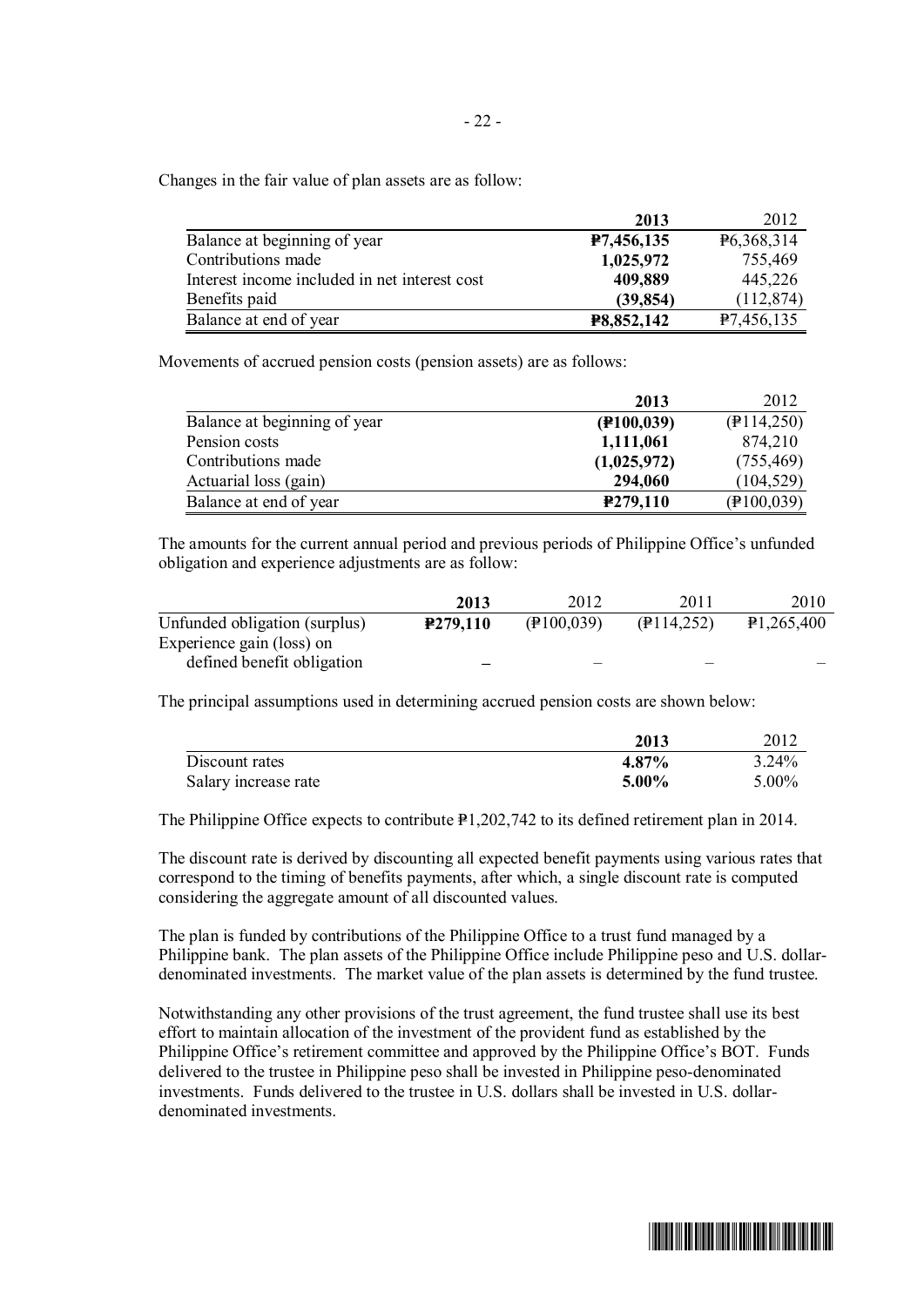Allocation of the trust fund is as follows:

| Type of Investment (Philippine peso-denominated) | 2013        | 2012    |
|--------------------------------------------------|-------------|---------|
| Short-term money market                          | 75%         | 45%     |
| Government securities                            | 25%         | 42%     |
| Commercial loan                                  |             | 13%     |
|                                                  | <b>100%</b> | 100%    |
|                                                  |             |         |
| Type of Investment (U.S. dollar-denominated)     | 2013        | 2012    |
| Mutual fund                                      | 100%        | 100%    |
| Short-term money market                          |             |         |
|                                                  |             | $100\%$ |

The sensitivity analysis below has been determined based on reasonably possible changes of each significant assumption on the defined benefit obligation as of the end of the reporting period, assuming if all other assumptions were held constant:

|                       |            | Effect on            |
|-----------------------|------------|----------------------|
|                       | Increase   | Retirement           |
|                       | (Decrease) | Obligation           |
| Discount rate         | $+1\%$     | $(\text{P992}, 500)$ |
|                       | $-1\%$     | 751,200              |
| Salary rate increases | $+1\%$     | 900,400              |
|                       | $-1\%$     | (783,000)            |

Shown below is the maturity analysis of the undiscounted benefit payments:

|                                  | Expected                |
|----------------------------------|-------------------------|
| Plan Year                        | <b>Benefit Payments</b> |
| Less than one year               | P                       |
| More than one year to five years | 2,095,302               |
| More than five years to 10 years | 2,911,072               |
| More than 10 years to 15 years   | 11,592,691              |
| More than 15 years to 20 years   | 15,866,532              |
| More than 20 years               | 22,259,406              |
|                                  |                         |

The latest actuarial valuation report is at December 31, 2013.

### 13. **Financial Instruments**

Financial Risk Management Objectives and Policies

The Philippine Office's principal financial instruments comprise cash and receivables. The main purpose of these financial instruments is to raise funds for the Philippine Office's activities. The Philippine Office has various other financial instruments such as accounts payable and other current liabilities which arise directly from its activities.

It is, and has been throughout the year under review, the Philippine Office's policy that no trading in financial instruments shall be undertaken.

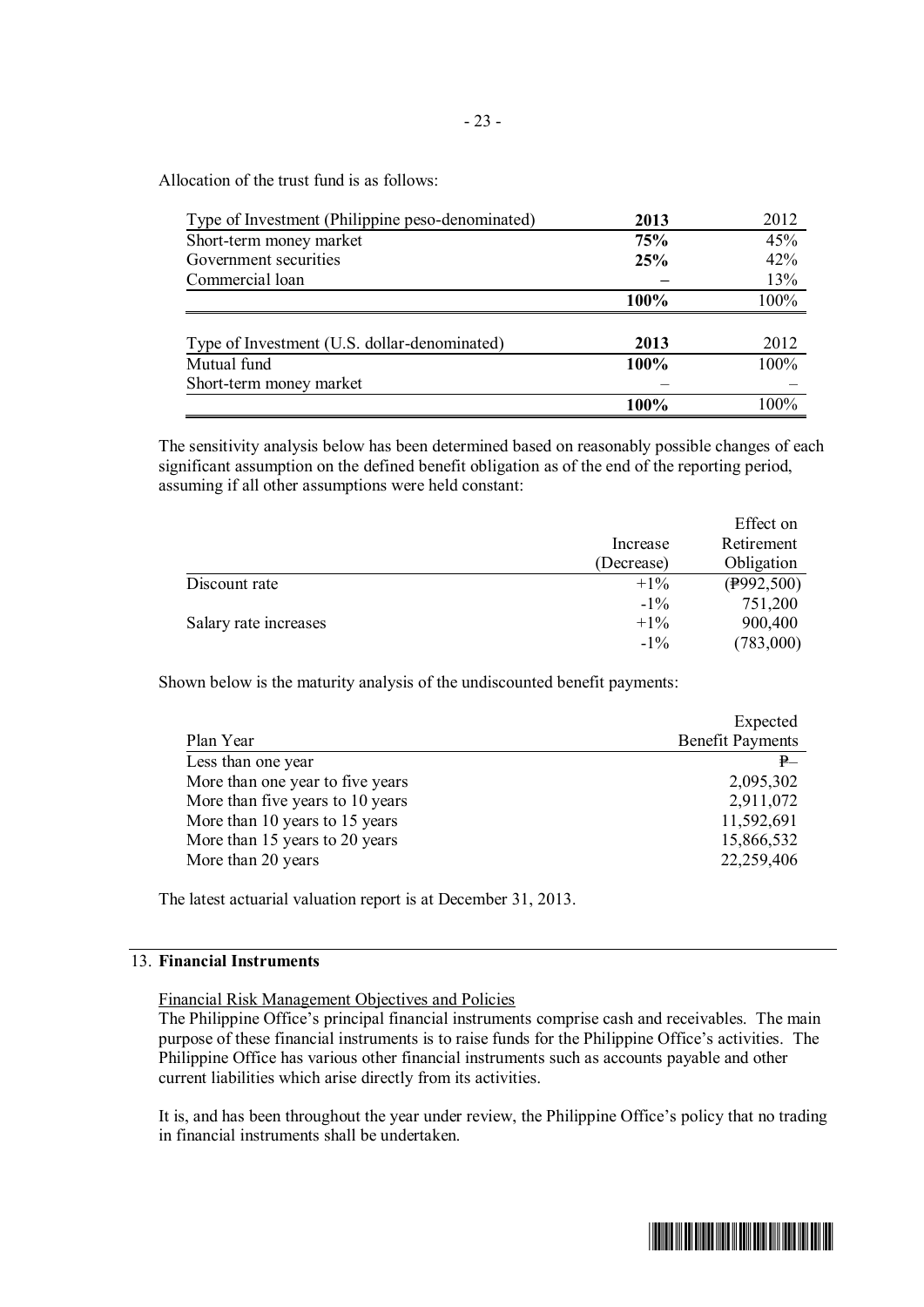The main risks arising from the Philippine Office's financial instruments are credit risk, liquidity risk and foreign currency risk. The BOT reviews and agrees policies for managing each of these risks and they are summarized below:

*Credit Risk.* Credit risk arises when one party to a financial instrument will fail to discharge an obligation and cause the Philippine Office to incur a financial loss.

The Philippine Office's contributions receivable represent uncollected grants from recognized, third party corporations, foundations and individuals and are supported with contribution agreements.

With respect to credit risk arising from the Philippine Office's financial assets which comprise of cash and receivables, the Philippine Office's exposure to credit risk arise from the default of the counter party, with a maximum exposure, without taking into account any collateral and other credit enhancements, shown below:

|                               | 2013                     | 2012                    |
|-------------------------------|--------------------------|-------------------------|
| Cash (excluding cash on hand) | <b>P6,558,092</b>        | P8,592,213              |
| Receivables                   | 10,843,996               | 18,562,513              |
|                               | P <sub>17</sub> ,402,088 | P <sub>27,154,726</sub> |

|                               |                                   |                   | 2013              |              |                           |                          |
|-------------------------------|-----------------------------------|-------------------|-------------------|--------------|---------------------------|--------------------------|
|                               | <b>Neither</b><br><b>Past Due</b> |                   |                   |              | Past Due but not Impaired |                          |
|                               | nor Impaired                      | $> 90$ Days       | 91-365 Days       | $>$ 365 days | <b>Subtotal</b>           | Total                    |
| Cash (excluding cash on hand) | P6,558,092                        | $P -$             | $P-$              | $P -$        | $P -$                     | P6,558,092               |
| Contributions receivable      |                                   |                   | 3,953,513         |              | 3,953,513                 | 3,953,513                |
| Trade receivables             | 1,197,555                         | 1,283,726         | 4,279,767         |              | 5,563,493                 | 6,761,048                |
| Advances to officers and      |                                   |                   |                   |              |                           |                          |
| employees                     | 129,411                           |                   |                   |              |                           | 129,411                  |
|                               | P7,885,058                        | <b>P1,283,726</b> | <b>P8,233,280</b> | ₽–           | P9,517,006                | P <sub>17</sub> ,402,064 |
|                               |                                   |                   | 2012              |              |                           |                          |
|                               | Neither<br>Past Due               |                   |                   |              | Past Due but not Impaired |                          |
|                               | nor Impaired                      | $> 90$ Days       | $91-365$ Days     | $>$ 365 days | Subtotal                  | Total                    |
| Cash (excluding cash on hand) | P8,592,213                        | $P-$              | P                 | $P-$         | $P -$                     | P8,592,213               |
| Contributions receivable      | 1,005,616                         |                   | 9,810,676         | -            | 9,810,676                 | 10,816,292               |
| Trade receivables             | 6,314,707                         | 731,938           | 518,519           | -            | 1,250,457                 | 7,565,164                |
| Advances to officers and      |                                   |                   |                   |              |                           |                          |
| employees                     | 181,057                           |                   |                   |              |                           | 181,057                  |
|                               | P <sub>16</sub> ,093,593          | P731,938          | P10,329,195       | $P-$         | P <sub>11,061,133</sub>   | P <sub>27,154,726</sub>  |

The table below shows the aging analysis of financial assets:

The Philippine Office's contributions receivable that are classified as neither past due and impaired represent unconditional promise to give/pledge from donors and are normally collected within their due dates. The Philippine Office also assessed that its interoffice receivables and advances to officers and employees are collectible since interoffice receivables are normally offset against related payable during the year and advances to officers and employees are collected through monthly payroll deduction.

*Liquidity Risk.* Liquidity risk is defined as the risk that the Philippine Office will encounter difficulty in meeting obligation associated with financial liabilities that are settled by delivering cash or other financial instrument. Exposure to liquidity risk increases because of the possibility that the Philippine Office could be required to pay its liabilities earlier than expected.

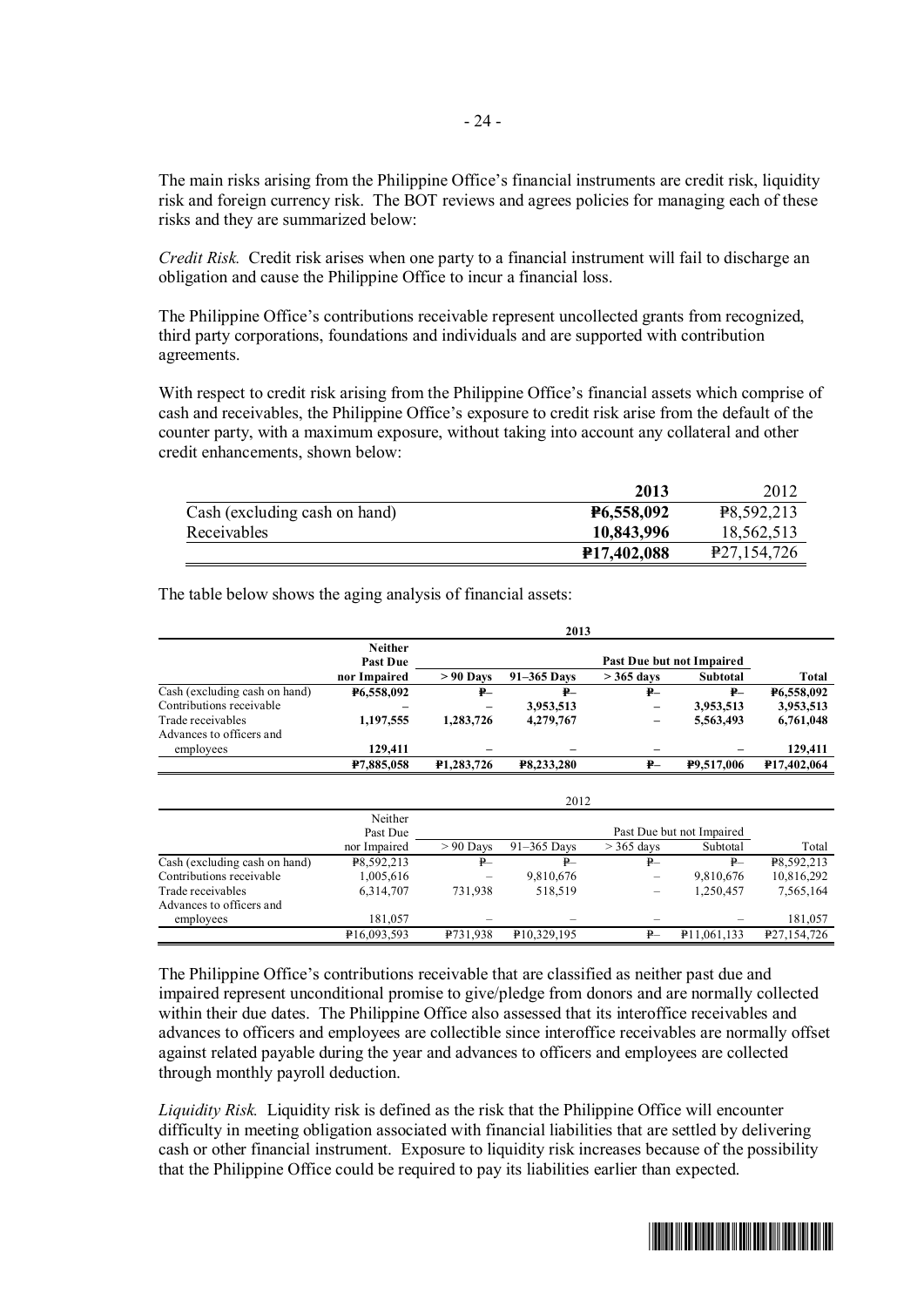The Philippine Office's objective is to maintain a balance between continuity of funding and flexibility through the use of cash and receivables. The Philippine Office maintains sufficient cash to finance its operations.

The Philippine Office closely monitors its cash flows and ensures that credit facilities are available to meet its obligations as and when they fall due. Furthermore, the Philippine Office places money in excess of immediate requirement in banks.

The Philippine Office's financial liabilities comprising of interoffice payable amounting to  $P_{6,227,669}$  and  $P_{5,262,788}$  as at December 31, 2013 and 2012, respectively, and vouchers payable amounting to  $P1,579,080$  and  $P4,080,278$  as at those dates, respectively, have maturities of less than 3 months.

The maturity groupings are based on the remaining period from the end of the reporting period to the contractual maturity date. When counterparty has a choice when the amount is paid, the liability is allocated to the earliest period in which the Philippine Office is required to pay.

The Philippine Office's financial assets (which consist of cash and receivables) which are available to settle the maturing financial liabilities amounted to  $P17,452,088$  and  $P27,204,726$  as at December 31, 2013 and 2012, respectively.

*Foreign Currency Risk.* Foreign currency risk is the risk that the fair value or future cash flows of a financial instrument will fluctuate because of changes in foreign exchange rates. As portion of the Philippine Office's revenue are in U.S. dollar, the Philippine Office's financial position and financial performance can be affected significantly by movements in the U.S. dollar/Philippine peso exchange rates.

The following table presents the significant monetary assets and liabilities of the Philippine Office:

|                      | 2013           |                    | 2012                |                            |
|----------------------|----------------|--------------------|---------------------|----------------------------|
|                      | Original       |                    | Original            |                            |
|                      | Currency       | <b>Functional</b>  | Currency            | Functional                 |
|                      | $(in$ US\$ $)$ | Currency           | $(in \text{ US}\$)$ | Currency                   |
| Monetary assets      | \$269,209      | P11,951,534        | \$346,543           | P <sub>14,225,609</sub>    |
| Monetary liabilities | (3,221)        | (142,996)          | (27,376)            | (1,123,785)                |
| Net monetary assets  | \$265,988      | <b>P11,808,538</b> | \$319,167           | P <sub>13</sub> , 101, 824 |

The exchange rate used to restate the foreign currency financial assets and liabilities to Philippine peso are  $\text{P44.40:}\$1$  and  $\text{P41.05:}\$1$  as of December 31, 2013 and 2012, respectively.

The following table demonstrates the sensitivity to a reasonable possible change in the U.S. dollar exchange rate versus the Philippine peso, with all variables held constant, of the Philippine Office's excess of revenue, gains and other support over expenses due to changes in the fair value of monetary assets and liabilities:

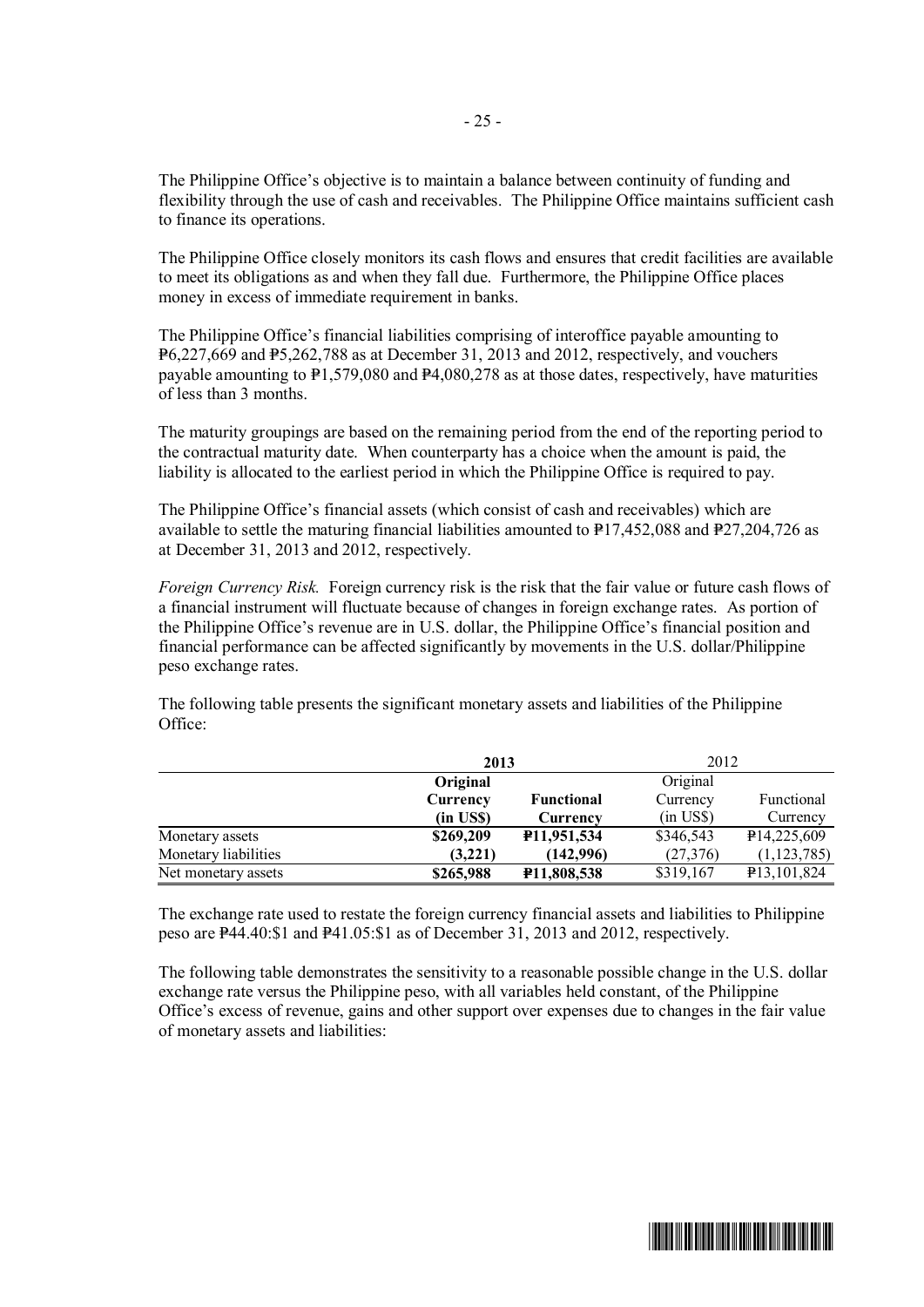|                               |                        | Increase                |
|-------------------------------|------------------------|-------------------------|
|                               |                        | (Decrease)              |
|                               |                        | in Excess               |
|                               |                        | of Revenue,             |
|                               |                        | Gains and Other         |
|                               | US\$ to $\overline{P}$ | Support                 |
|                               | <b>Exchange Rates</b>  | over Expenses           |
| 2013:                         |                        |                         |
| Appreciation of $\frac{1}{2}$ | <b>P43.40:S1</b>       | (P265,989)              |
| Depreciation of P1            | P45.40:\$1             | 265,989                 |
| 2012:                         |                        |                         |
| Appreciation of $\frac{1}{2}$ | $\textbf{P}40.05: \$1$ | $(\frac{1}{2}319, 167)$ |
| Depreciation of P1            | P42.05:\$1             | 319,167                 |

#### Capital Management

The Philippine Office manages its net assets based on the following classification of the contributions and grants received:

§ Unrestricted Net Assets

Net assets that are not subject to any donor-imposed stipulations. Unrestricted assets maybe designated for specific purposes by action of the BOT. Unrestricted net assets amounted to  $P13,086,243$  and  $P7,724,975$  as at December 31, 2013 and 2012, respectively.

§ Temporarily Restricted Net Assets

Net assets that are subject to donor-imposed stipulations that may be met either by actions of the Philippine Office or by passage of time. When a restriction expires, that is, a stipulated time restriction ends or purpose restriction is accomplished, the assets are reclassified to unrestricted net assets and reported in the statement of activities as net assets released from restrictions. Temporarily restricted net assets amounted to  $P2,250,751$  and  $P13,597,706$  as at December 31, 2013 and 2012, respectively.

§ Permanently Restricted Net Assets

Net assets that are subject to donor-imposed stipulations that neither expire by passage of time nor can be fulfilled or otherwise removed by the Philippine Office. Generally, the donors of these assets permit the Philippine Office to use all or part of the investment return on these assets. There are no permanently restricted net assets as at December 31, 2013 and 2012.

#### Fair Value Information

Fair value is defined as the amount at which the financial instrument could be exchanged in a current transaction between knowledgeable willing parties in an arm's length transaction, other than in forced or liquidation sale.

Due to the short-term nature of transactions, the carrying amounts of financial assets and liabilities approximate their fair values. During the years ended December 31, 2013 and 2012, there were no transfers between Level 1 and Level 2 fair value measurements and no transfers into and out of Level 3 fair value measurements.